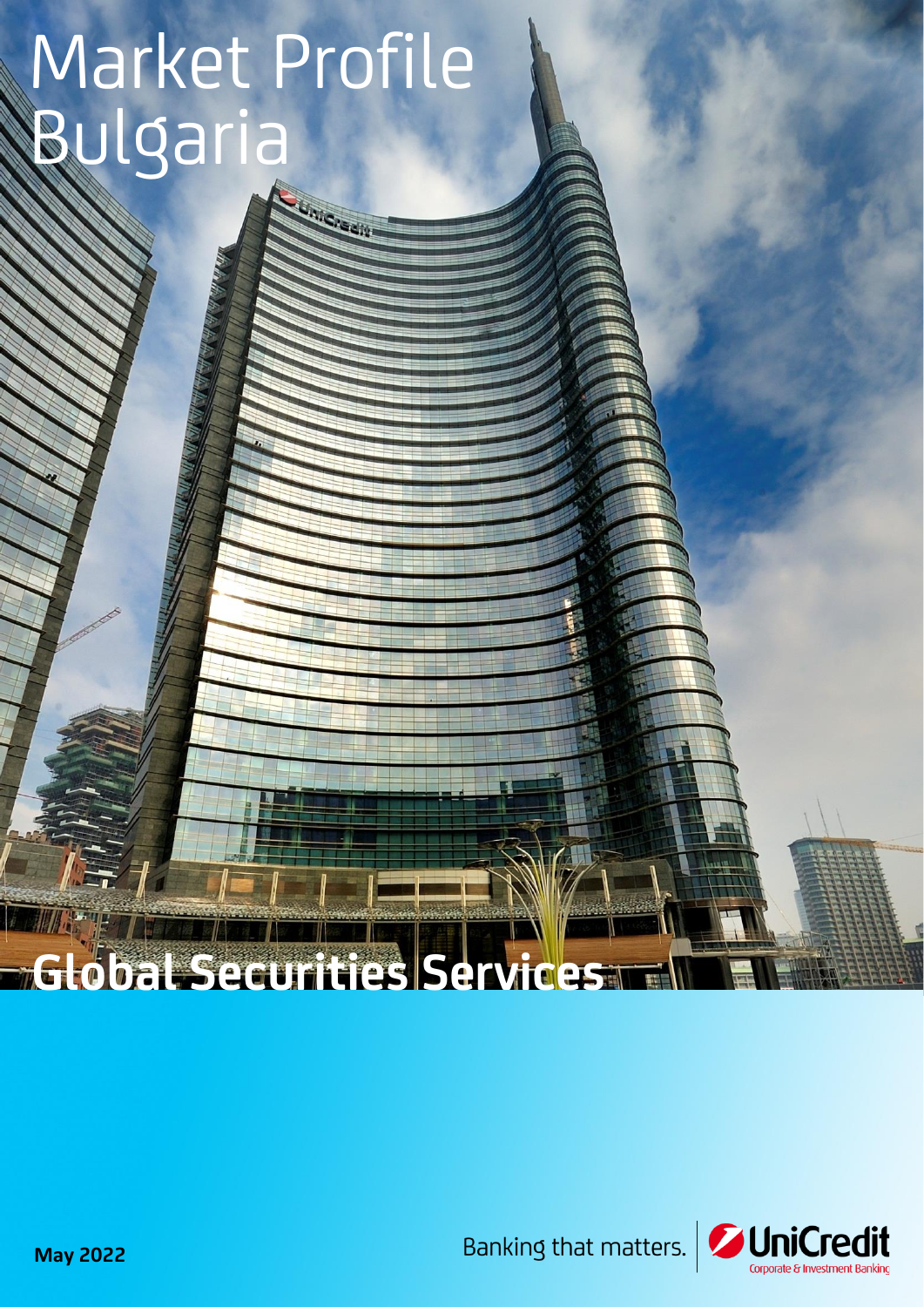# **Contents**

| 1. OVERVIEW                        | 3  |
|------------------------------------|----|
| 2. REGULATION AND SUPERVISION      | 4  |
| 3. TRADING                         | 6  |
| 4. CLEARING                        | 8  |
| <b>5. SETTLEMENT</b>               | 9  |
| <b>6. PAYMENT SYSTEM</b>           | 14 |
| <b>7. SECURITIES LENDING</b>       | 15 |
| <b>8. CORPORATE ACTIONS</b>        | 16 |
| <b>9. PROXY VOTING</b>             | 18 |
| <b>10. INCOME COLLECTION</b>       | 19 |
| <b>11. TAXATION</b>                | 21 |
| <b>12. DISCLOSURE REQUIREMENTS</b> | 24 |
| <b>13. ACCOUNT MANAGEMENT</b>      | 25 |
| <b>14. DISCLAIMER</b>              | 26 |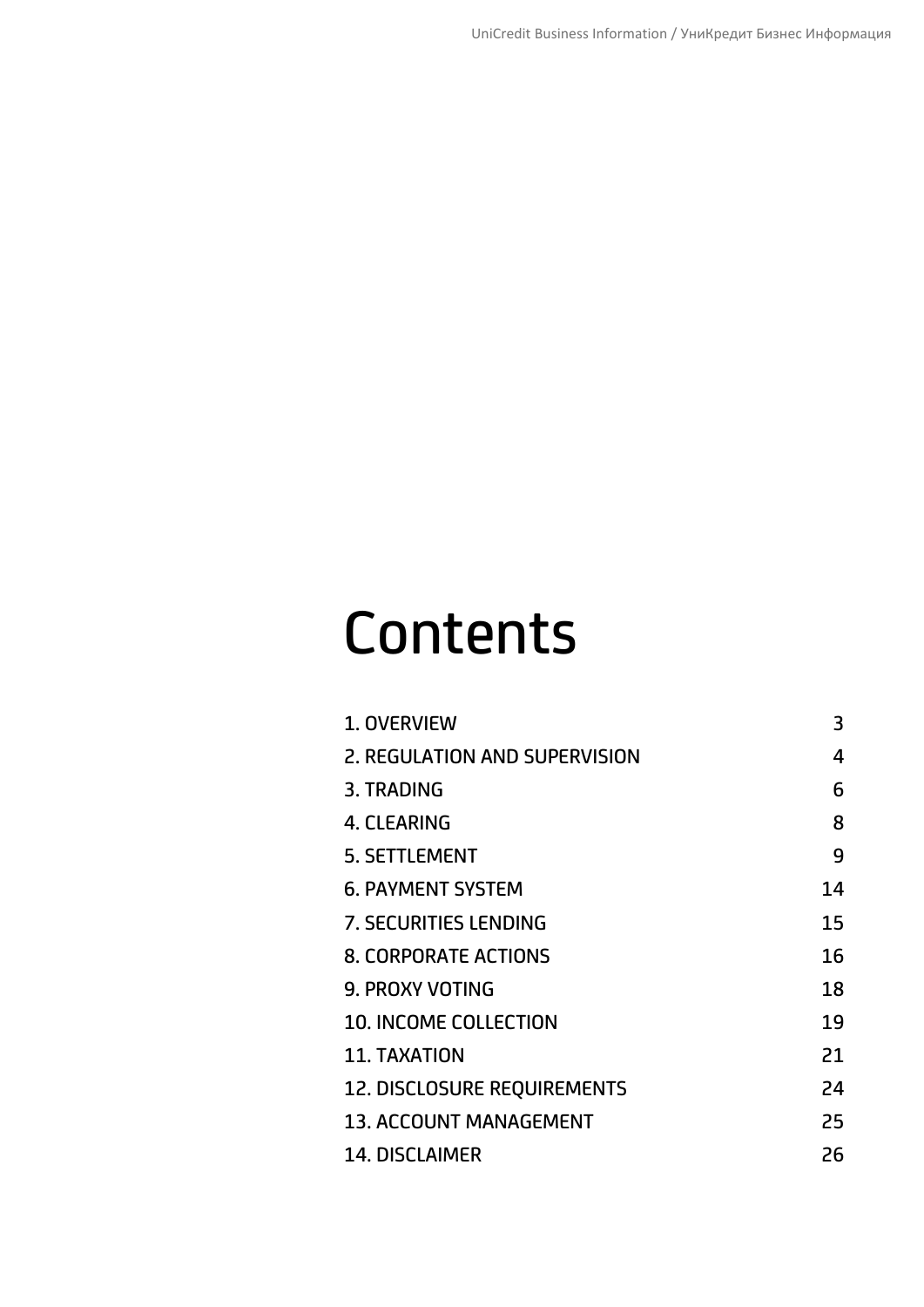### <span id="page-2-0"></span>1. Overview

### **1.1. GEOPOLITICAL DATA**

| Time Zone:                   | $GMT + 2$      |  |  |
|------------------------------|----------------|--|--|
| <b>Daylight Saving Time:</b> | <b>YES</b>     |  |  |
| Currency:                    | Lev (BGN)      |  |  |
| <b>Banking Holidays:</b>     | link           |  |  |
| <b>EU Membership:</b>        | <b>YES</b>     |  |  |
| <b>Schengen Zone:</b>        | N <sub>O</sub> |  |  |

#### **1.2. G30 COMPLIANCE**

| Trade comparison by T+1 for direct market participants | <b>YES</b> |
|--------------------------------------------------------|------------|
| Trade comparison for indirect participants             | <b>YES</b> |
| <b>Central securities depository</b>                   | <b>YES</b> |
| Trade netting system                                   | <b>YES</b> |
| Delivery vs. payment                                   | <b>YES</b> |
| Same day funds                                         | <b>YES</b> |
| Rolling settlement T+2                                 | <b>YES</b> |
| Securities lending and borrowing                       | <b>YES</b> |
| <b>ISIN</b>                                            | <b>YES</b> |

#### **1.3. COUNTRY RATINGS**

| <b>Rating Agency</b> | <b>Issuer Default Rating Foreign Currency, LT</b> | Outlook  |
|----------------------|---------------------------------------------------|----------|
| Fitch                | <b>BBB</b>                                        | Positive |
| Moody's              | Baa1                                              | Stable   |
| Standard & Poor's    | <b>BBB</b>                                        | Stable   |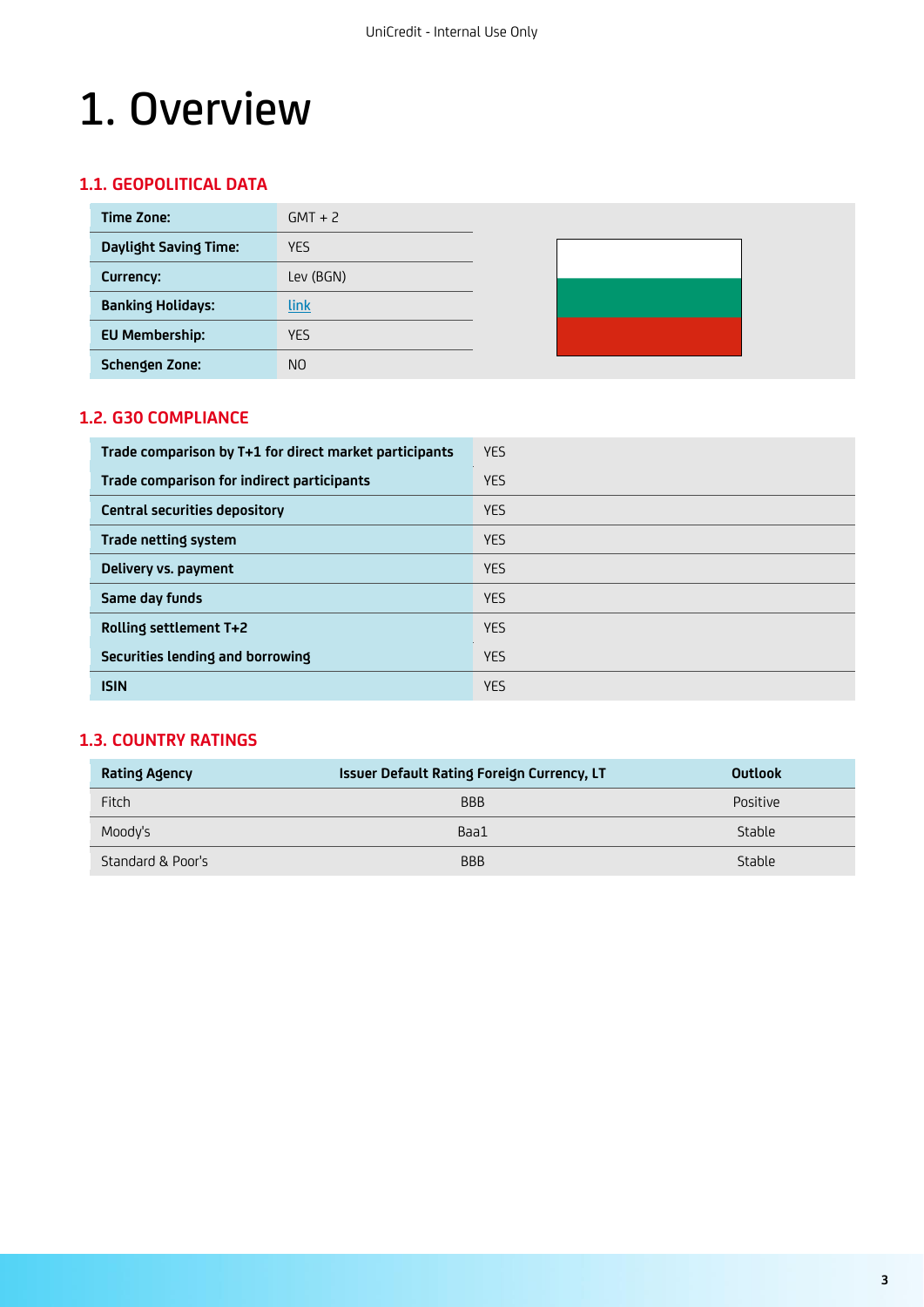### <span id="page-3-0"></span>2. Regulation and supervision

#### **2.1. REGULATORY/SUPERVISORY BODIES**

Supervision of financial markets is carried out by the following institutions:

• Financial Supervision Authority:

The Financial Supervision Commission (FSC) is a state body that is independent from the executive authorities and reports directly to the National Assembly. FSC has regulatory and controlling functions over the financial sphere aiming at achieving stability and transparency of the capital, insurance, health insurance and pension insurance markets, and to ensure protection of the consumers of financial services and products. To achieve its mission and objectives, FSC can utilise various instruments: legislative initiative, licensing powers, supervisory authority and administrative sanctions.

• Ministry of Finance:

The Ministry of Finance (MoF) promotes Bulgaria's government tax policy, coordinates and supports the activity of the National Tax Policy Council and the National Accounting Council. MoF is also responsible for the government's debt management policy, the publication of government securities issuance calendar, the definition of the eligibility criteria and the selection and supervision of primary dealers allowed to participate in auctions for government securities. Together with the Bulgarian National Bank, MoF organises and regulates the market in government securities.

• National Bank:

The Bulgarian National Bank (BNB) plays a key role as a regulator in the financial markets. BNB regulates and controls the banking system in order to protect the interests of consumers by strict and effective banking supervision, functioning as a lender of last resort in cases mentioned by law in addition to supporting the normal functioning and development of efficient payment systems. BNB also performs fiscal agency functions and acts as a depository of the state.

#### **2.2. KEY MARKET REGULATIONS**

Below you will find a list of the key market regulations. For a complete list with up to date information on the acts please refer to the GSS Website [\(http://gss.unicreditgroup.eu\)](http://gss.unicreditgroup.eu/) or contact your local GSS Relationship Manager.

| Regulation                                                                                                                               | <b>Main focus</b>                                                                                                                                                                                                                                                |
|------------------------------------------------------------------------------------------------------------------------------------------|------------------------------------------------------------------------------------------------------------------------------------------------------------------------------------------------------------------------------------------------------------------|
| Markets in Financial<br>Instruments Act                                                                                                  | Transposes MiFID II in local legislation, regulates the activities of investment firms<br>and regulated markets.                                                                                                                                                 |
| Public Offering of Securities Act                                                                                                        | Regulates the public offering of dematerialised securities, the requirements to public<br>companies and other issuers and the activities of the Central Securities Depository.                                                                                   |
| Market Abuse with Financial<br>Instruments Act                                                                                           | Regulates the measures against market abuse with financial instruments.                                                                                                                                                                                          |
| Collective Investment Schemes<br>and Other Collective Investment<br>Undertakings Activities Act                                          | Transposes Directive 2009/65/EC and Directive 2011/61/EU in the local legislation.<br>Regulates the undertakings for collective investment in transferrable securities and<br>their asset management companies, as well as alternative investment fund managers. |
| Special Investment Purpose<br>Companies Act                                                                                              | Regulates the activities of special investment purposes companies engaged in the<br>securitisation of real estate or receivables.                                                                                                                                |
| Credit Institutions Act                                                                                                                  | Regulates the licensing, functioning, supervision and suspension of activities of credit<br>institutions.                                                                                                                                                        |
| Measures Against Money<br>Laundering Act                                                                                                 | Regulates the measures for preventing the use of the financial system for money<br>laundering.                                                                                                                                                                   |
| Government Debt Act                                                                                                                      | Provides the procedure for undertaking of government debt.                                                                                                                                                                                                       |
| BNB Regulation No. 5 on the<br>Terms and Procedure for<br>Acquisition, Registration,<br>Redemption & Trading in<br>Government Securities | Regulates the terms and procedures for the acquisition, registration, redemption and<br>trading in book-entry government securities on the OTC market.                                                                                                           |
| BNB Regulation No. 15 on the<br>Control over the Transactions<br>with Government Securities                                              | Regulates the procedures for regulation and control over the trading in book-entry<br>government securities on the OTC market.                                                                                                                                   |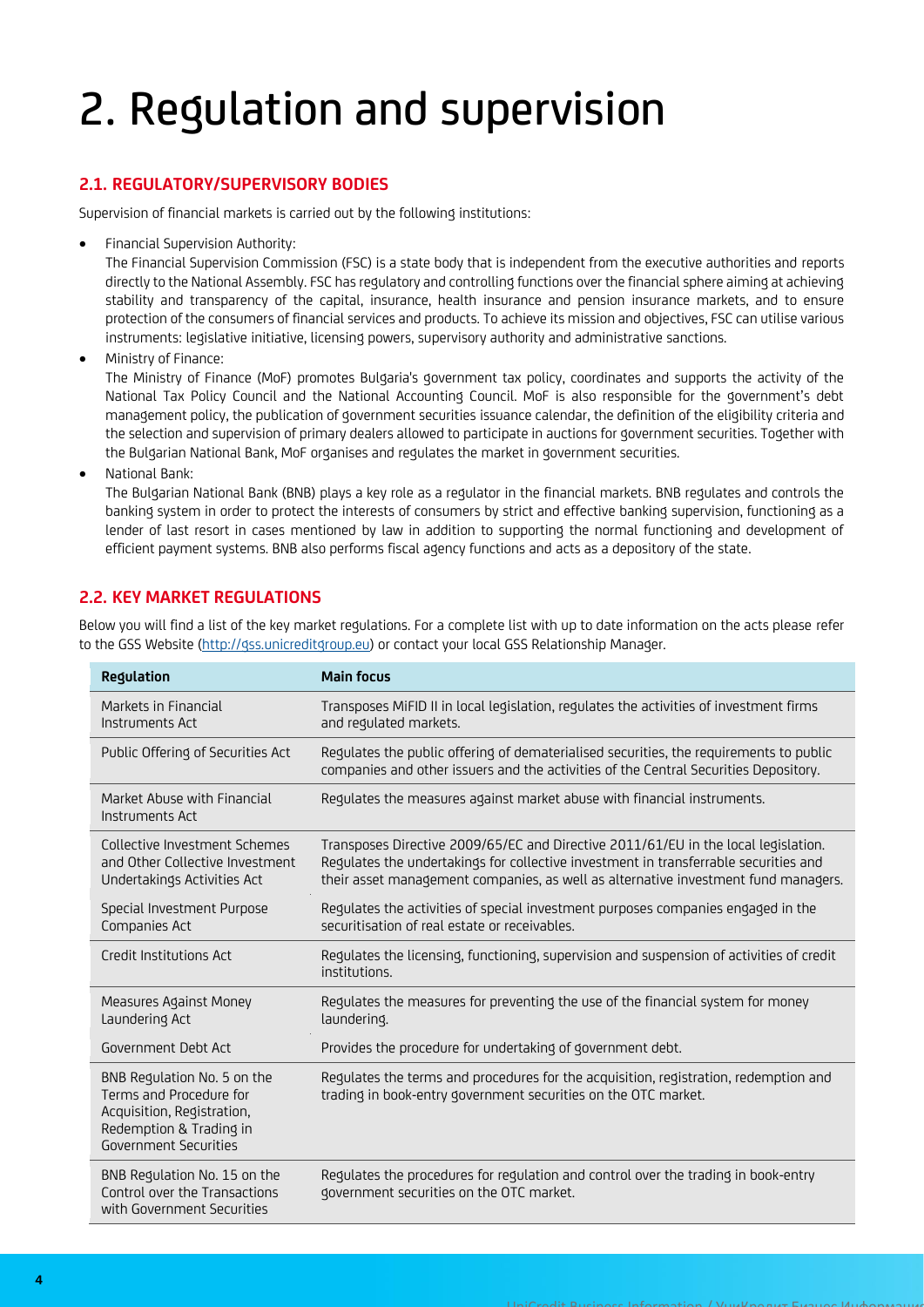| Regulation                                                          | <b>Main focus</b>                                                                                                                                                        |
|---------------------------------------------------------------------|--------------------------------------------------------------------------------------------------------------------------------------------------------------------------|
| BNB Regulation No. 31 on the<br>Government Securities<br>Settlement | Requlates the settlement of transactions in book-entry government securities and the<br>keeping of individual accounts by the sub depositories of government securities. |

### **2.3. SELF-REGULATORY ORGANISATIONS**

- Association of Banks in Bulgaria (ABB) [https://abanksb.bg](https://abanksb.bg/en/)
- ABB is a non-profit organisation, which contributes to initiatives in the banking industry and acts as an important lobbying forum in reviewing proposals for legislative and regulatory changes. Among the association's main goals are: to coordinate the interests of its members while carrying out their activities, to protect their rights and interests before state authorities, public organisations and other legal entities and to prepare motivated, well-founded opinions on bills regarding the banking system. ABB is a member of the European Banking Federation and the European Payment Council.
- Bulgarian Association of Asset Management Companies (BAAMC) [http://baud.bg](http://baud.bg/en/) A key objective of BAAMC is to reinforce high professional and ethical standards in the asset management business in order to retain high confidence in the funds industry. The association also works towards making its members' products more recognisable and widespread. To achieve its goals, BAAMC works in close cooperation with all capital market institutions such as the Financial Supervision Commission, Bulgarian Stock Exchange, Central Depository, National Assembly, Ministry of Finance, etc.
- Bulgarian Association of Licensed Investment Intermediaries (BALII) [http://balip.com](http://balip.com/en/home/) BALII's primary objective is to protect the interests of investment intermediaries. The association holds an active position with respect to the formation of the legal and regulatory framework related to the organisation and regulation of the Bulgarian capital market, the high standards of professional ethics and the protection of the interests of the investors.
- Bulgarian Association of Supplementary Pension Insurance Companies (BASPIC) [http://assoc.pension.bg](http://assoc.pension.bg/en/index.php) BASPIC is a non-governmental organisation, acting to unite, support, defend, coordinate and represent the interests of its members-licensed pension insurance companies. BASPIC has been one of the institutions forming the basis of the Bulgarian pension reform, creating, recognising and materialising its main principles, philosophy and legislation.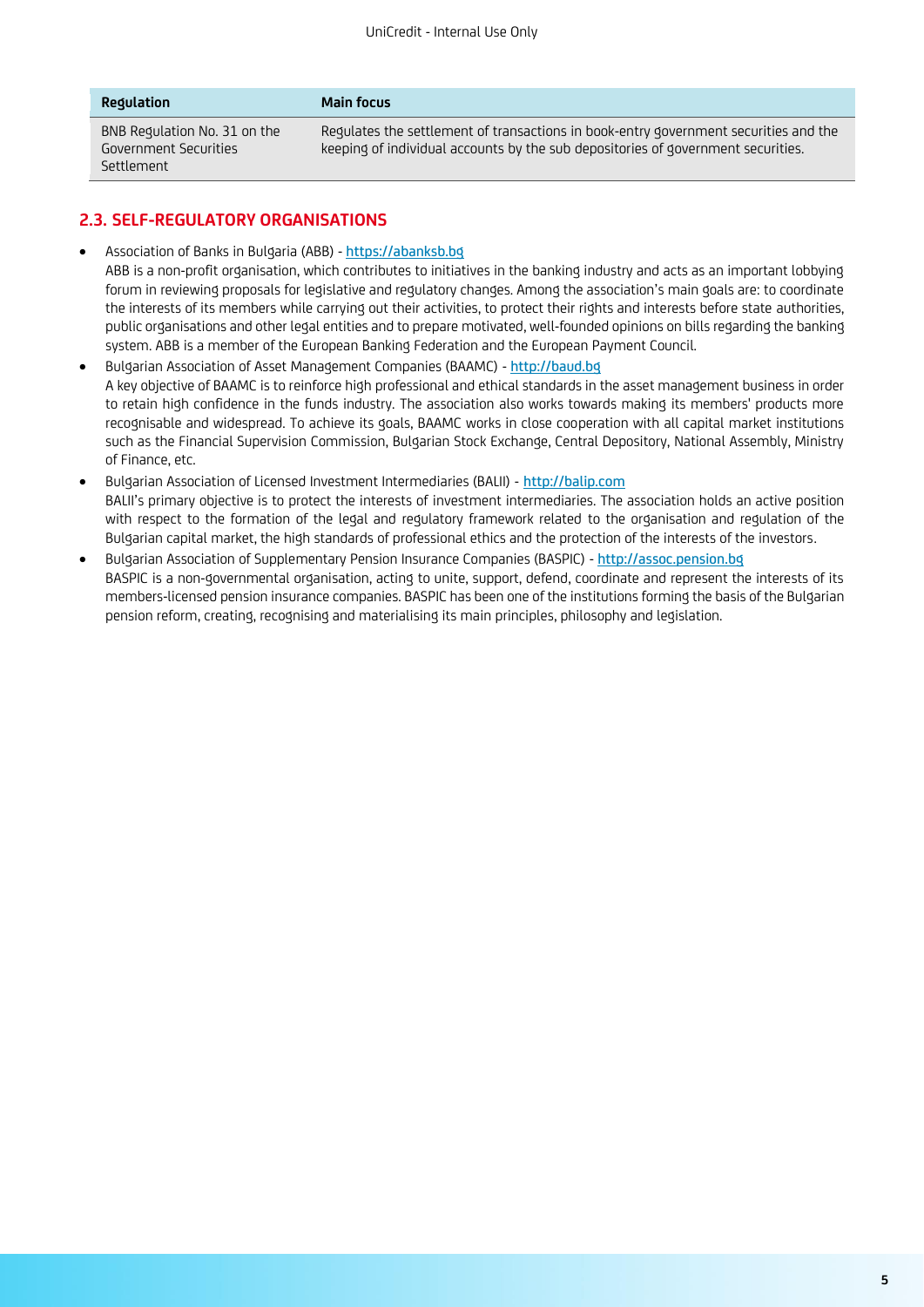# <span id="page-5-0"></span>3. Trading

### **3.1. COMMONLY TRADED INSTRUMENTS**

| <b>Equities</b><br><b>Money Market instruments</b> |                         |        |                          |
|----------------------------------------------------|-------------------------|--------|--------------------------|
| ☑                                                  | Ordinary shares         | $\Box$ | Certificate of deposits  |
| ☑                                                  | Preferred shares        | $\Box$ | Commercial papers        |
| □                                                  | Employee shares         | ☑      | <b>REPO transactions</b> |
| □                                                  | Interest bearing shares |        |                          |
|                                                    | <b>Government debt</b>  |        | Corporate debt           |
| ☑                                                  | Government bonds        | ☑      | Corporate bonds          |
| ☑                                                  | Treasury bonds          | ☑      | Mortgage bonds           |
| ☑                                                  | Treasury bills          | ☑      | Convertible bonds        |
| ☑                                                  | Treasury notes          | □      | Exchangeable bonds       |
| ☑                                                  | Municipal bonds         |        |                          |
|                                                    | <b>Derivatives</b>      |        | <b>Other instruments</b> |
| □                                                  | Options                 | ☑      | Exchange traded funds    |
| □                                                  | Futures                 | ☑      | Investment funds         |
| ☑                                                  | Warrants                | $\Box$ | Eurobonds funds          |
|                                                    |                         | $\Box$ | Depositary receipts      |
|                                                    |                         | $\Box$ | Commodities              |

### **3.2 BULGARIAN STOCK EXCHANGE, SOFIA – BSE SOFIA**

| Legal name          | Bulgarian Stock Exchange AD (BSE Sofia or BSE)                                                                                                                                                                     |  |  |
|---------------------|--------------------------------------------------------------------------------------------------------------------------------------------------------------------------------------------------------------------|--|--|
| Website             | https://www.bse-sofia.bg/en/, http://www.basemarket.bg                                                                                                                                                             |  |  |
| Ownership structure | Ministry of Finance<br>50.05%                                                                                                                                                                                      |  |  |
|                     | Investment Intermediaries and Commercial Banks<br>14.06%                                                                                                                                                           |  |  |
|                     | Legal Entities<br>21.92%                                                                                                                                                                                           |  |  |
|                     | <b>Physical Persons</b><br>13.96%                                                                                                                                                                                  |  |  |
| Trading members     | Investment intermediaries (28) and commercial banks (17).<br>All members of the Exchange are placed on a completely equal footing and have identical rights and<br>obligations.                                    |  |  |
| Traded instruments  | Equities, bonds (corporate, municipal, mortgage and government), special investment purpose<br>companies shares, compensatory instruments, collective investment schemes units, rights and<br>structured products. |  |  |
| Trading method      | BSE-Sofia has implemented Deutsche Börse AG's electronic trading platform T7, the market model<br>which includes the trading forms auction and continuous trading. T7 also provides IPO functionality.             |  |  |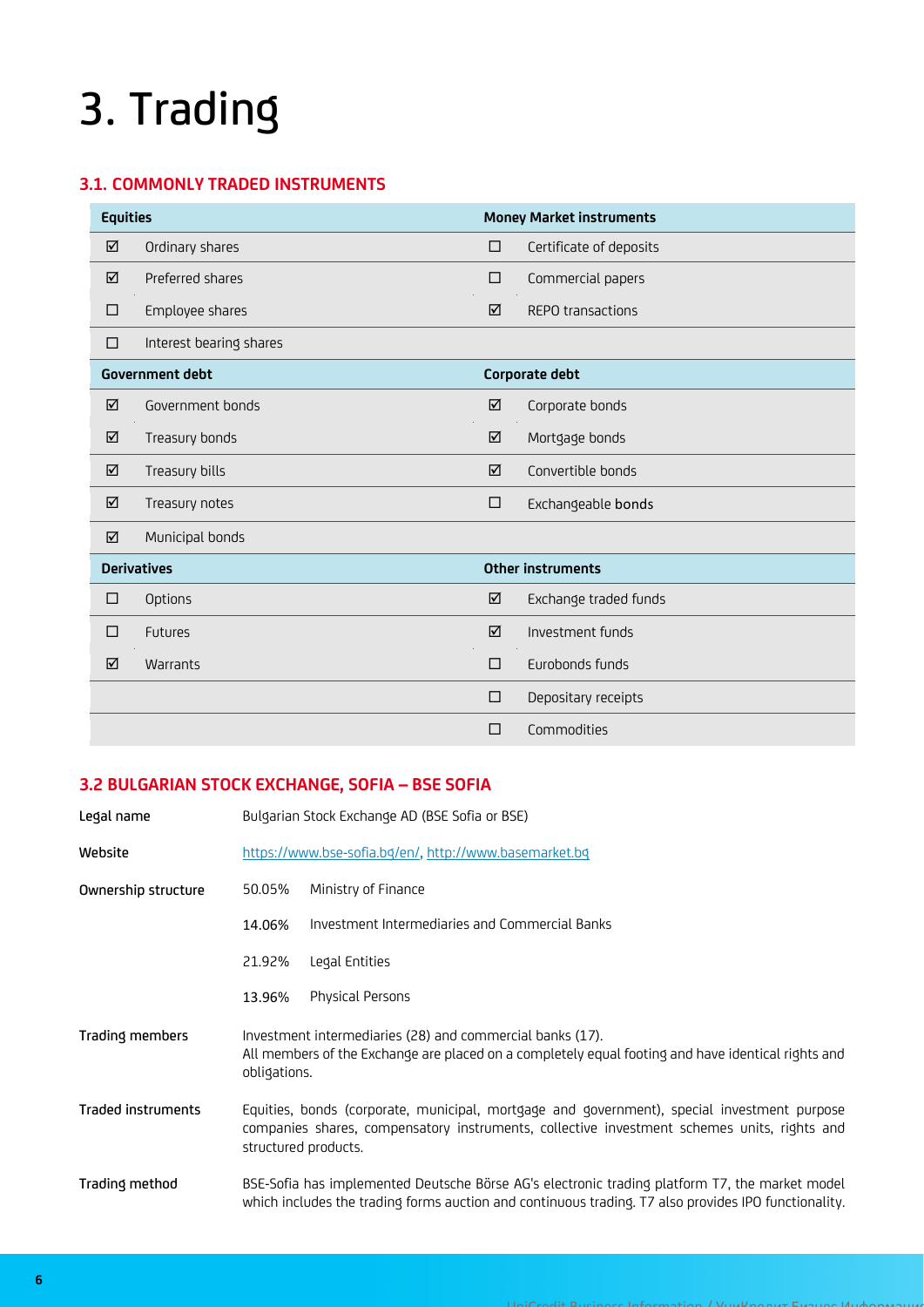| Settlement agent | Central Depository AD (CDAD) for all dematerialized securities except government securities;<br>Bulgarian National Bank (BNB) for all government securities. As of 12 February 2018, CDAD can also<br>facilitate the settlement of government securities through its membership in ESROT (the Bulgarian<br>National Bank's electronic system for registration and settlement of government securities). |                     |  |  |
|------------------|---------------------------------------------------------------------------------------------------------------------------------------------------------------------------------------------------------------------------------------------------------------------------------------------------------------------------------------------------------------------------------------------------------|---------------------|--|--|
| Clearing agent   | Central Depository AD (CDAD) also preforms the clearing function on the market, insomuch as<br>participants communicate directly with the depository regarding services provided.                                                                                                                                                                                                                       |                     |  |  |
| Trading hours    | Pre-trading                                                                                                                                                                                                                                                                                                                                                                                             | from 09:30 to 10:00 |  |  |
|                  | Opening auction                                                                                                                                                                                                                                                                                                                                                                                         | from 10:00 to 10:10 |  |  |
|                  | Continuous trading                                                                                                                                                                                                                                                                                                                                                                                      | from 10:10 to 16:55 |  |  |
|                  | Closing auction                                                                                                                                                                                                                                                                                                                                                                                         | from 16:55 to 17:00 |  |  |
|                  | Post-trading                                                                                                                                                                                                                                                                                                                                                                                            | from 17:00 to 17:30 |  |  |
| Settlement cycle | All securities<br>$T+2$                                                                                                                                                                                                                                                                                                                                                                                 |                     |  |  |

#### **3.3 OTC TRADING**

Public companies may be traded both on-exchange and over the counter (OTC). However, OTC trading imposes reporting obligations on the brokers, which must disclose information on the trade to the public.

Trades in dematerialised securities of non-public companies settle either against payment or free of payment with CDAD. Settlement against payment is usually executed with a T+2 settlement cycle or less, if agreed so between the counterparties, while settlement free of payment usually settles on T+0 or maximum on T+2.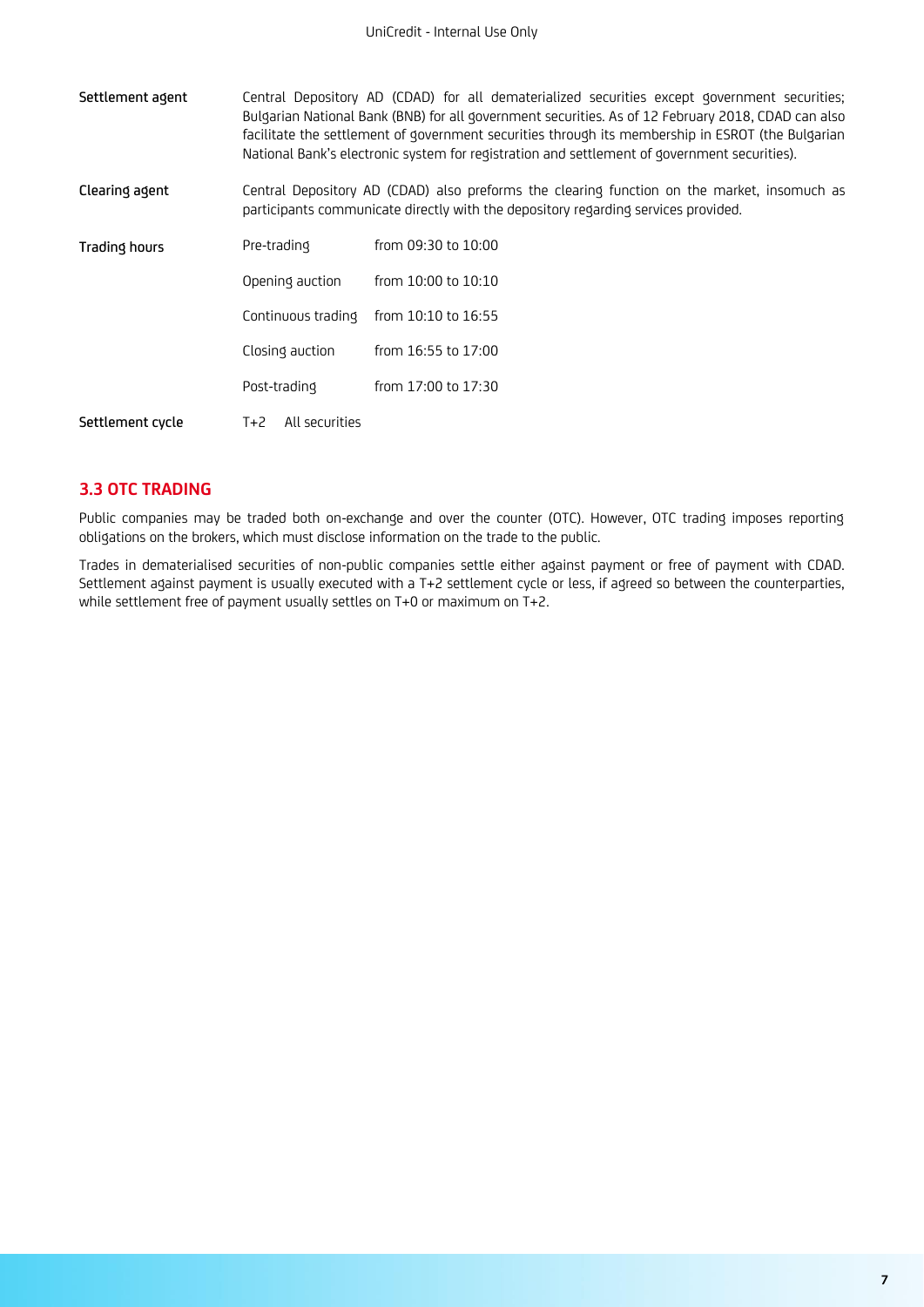## <span id="page-7-0"></span>4. Clearing

The regulatory framework does not require the establishment of a separate institution providing clearing on the market. Central Depository AD provides settlement services and operates a Settlement Guarantee Fund, whose function is to ensure settlement of trades executed on the regulated market only.

#### **4.1 CENTRAL DEPOSITORY AD - CDAD**

| Legal name          | Central Depository AD                                                                                                                                                                                                                                                                                                                                                                                                                                                                   |  |  |
|---------------------|-----------------------------------------------------------------------------------------------------------------------------------------------------------------------------------------------------------------------------------------------------------------------------------------------------------------------------------------------------------------------------------------------------------------------------------------------------------------------------------------|--|--|
| Website             | http://www.csd-bg.bg                                                                                                                                                                                                                                                                                                                                                                                                                                                                    |  |  |
| Ownership structure | 43.70%<br>Ministry of Finance                                                                                                                                                                                                                                                                                                                                                                                                                                                           |  |  |
|                     | <b>Banks</b><br>37.01%                                                                                                                                                                                                                                                                                                                                                                                                                                                                  |  |  |
|                     | 6.21%<br><b>BSE Sofia</b>                                                                                                                                                                                                                                                                                                                                                                                                                                                               |  |  |
|                     | 13.08%<br>Other entities                                                                                                                                                                                                                                                                                                                                                                                                                                                                |  |  |
| Clearing members    | Following types of membership at CDAD are available:                                                                                                                                                                                                                                                                                                                                                                                                                                    |  |  |
|                     | direct - members acting on their own behalf and on behalf of their clients<br>$\bullet$<br>clearing - members acting on their own behalf, on behalf of their clients, and on behalf of<br>$\bullet$<br>non-clearing members and their clients<br>non-clearing - members accessing the services of CDAD through a clearing member they have<br>$\bullet$<br>an agreement with                                                                                                            |  |  |
| Scope of services   | Since settlement and settlement guaranteeing are performed by CDAD, there is no division between<br>the services defined with regards to Central Depository in the relevant articles of the Public Offering<br>of Securities Act:                                                                                                                                                                                                                                                       |  |  |
|                     | Opening and keeping securities accounts;<br>٠<br>Registration and administration of dematerialised securities, including keeping the books of<br>$\bullet$<br>shareholders and bondholders, distribution of dividends, interest and other payments;<br>Settlement of transactions in dematerialised securities, including payments in relation to<br>$\bullet$<br>transactions in such securities;<br>Registration of special pledges, blocking and unblocking pledged securities.<br>٠ |  |  |
| Risk model          | In order to ensure the fulfilment of all transactions, CDAD applies risk management methods which<br>focus on:<br>legal risk<br>$\bullet$<br>financial risk<br>$\bullet$                                                                                                                                                                                                                                                                                                                |  |  |
|                     | operational risk<br>$\bullet$                                                                                                                                                                                                                                                                                                                                                                                                                                                           |  |  |
|                     | The risk management policy of CDAD fully complies with the requirements in Regulation (EU)                                                                                                                                                                                                                                                                                                                                                                                              |  |  |

№909/2014 and the related legal framework.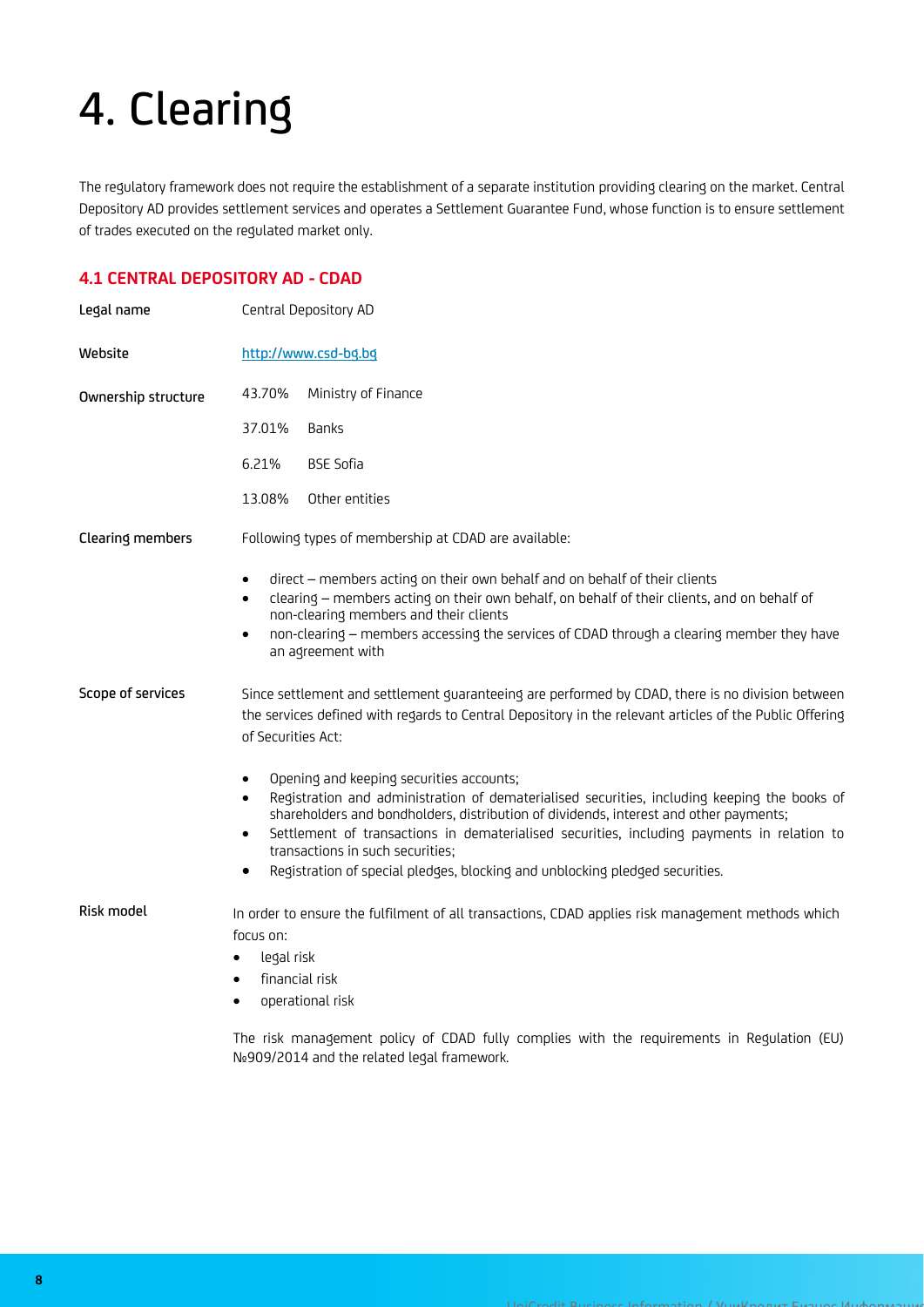### <span id="page-8-0"></span>5. Settlement

### **5.1 CENTRAL DEPOSITORY AD, CDAD**

| Legal name                    | Central Depository AD                                                                                                                                                                                                                                                                                                                                                                                                                                                                                                                                                                                                                                                        |                                                                                                                                                                                                                                                                         |  |
|-------------------------------|------------------------------------------------------------------------------------------------------------------------------------------------------------------------------------------------------------------------------------------------------------------------------------------------------------------------------------------------------------------------------------------------------------------------------------------------------------------------------------------------------------------------------------------------------------------------------------------------------------------------------------------------------------------------------|-------------------------------------------------------------------------------------------------------------------------------------------------------------------------------------------------------------------------------------------------------------------------|--|
| 17f-7 eligibility             | <b>YES</b>                                                                                                                                                                                                                                                                                                                                                                                                                                                                                                                                                                                                                                                                   |                                                                                                                                                                                                                                                                         |  |
| Website                       | http://www.csd-bg.bg                                                                                                                                                                                                                                                                                                                                                                                                                                                                                                                                                                                                                                                         |                                                                                                                                                                                                                                                                         |  |
| Ownership structure           | 43.70%                                                                                                                                                                                                                                                                                                                                                                                                                                                                                                                                                                                                                                                                       | Ministry of Finance                                                                                                                                                                                                                                                     |  |
|                               | 37.01%                                                                                                                                                                                                                                                                                                                                                                                                                                                                                                                                                                                                                                                                       | Banks                                                                                                                                                                                                                                                                   |  |
|                               | 6.21%                                                                                                                                                                                                                                                                                                                                                                                                                                                                                                                                                                                                                                                                        | <b>BSE Sofia</b>                                                                                                                                                                                                                                                        |  |
|                               | 13.08%                                                                                                                                                                                                                                                                                                                                                                                                                                                                                                                                                                                                                                                                       | Other entities                                                                                                                                                                                                                                                          |  |
| Scope of services             | The activities of CDAD defined by the Public Offering of Securities Act are:<br>Opening and keeping securities accounts;<br>$\bullet$<br>Registration and administration of dematerialised securities, including keeping the books of<br>٠<br>shareholders and bondholders, distribution of dividends, interest and other payments;<br>Settlement of transactions in dematerialised securities, including payments in relation to<br>$\bullet$<br>transactions in such securities;<br>Registration of special pledges, blocking and unblocking pledged securities.<br>$\bullet$<br>As of 17 September 2018 CDAD, has been licensed under Regulation (EU) No 909/2014 (CSDR). |                                                                                                                                                                                                                                                                         |  |
| Accounts held                 | The Markets in Financial Instruments Act recognises the nominee concept, but explicit regulations<br>on omnibus accounts are not in place. Client financial instruments can be held for safekeeping on<br>personal or client accounts in the name of:<br>the persons owning the financial instruments (segregated account);<br>the persons holding financial instruments on an omnibus account on their behalf but for the<br>$\bullet$<br>account of two or more other persons (omnibus account).<br>Omnibus accounts are designated by CDAD and visible in shareholder books.                                                                                              |                                                                                                                                                                                                                                                                         |  |
| Eligible instruments          |                                                                                                                                                                                                                                                                                                                                                                                                                                                                                                                                                                                                                                                                              | All Bulgarian dematerialised securities, except for government securities.                                                                                                                                                                                              |  |
| Level of<br>dematerialisation | CDAD maintains the national registration system for dematerialised securities (with the exception<br>of government securities). The issue and disposal of dematerialised securities becomes effective<br>only after they have been registered at CDAD.                                                                                                                                                                                                                                                                                                                                                                                                                       |                                                                                                                                                                                                                                                                         |  |
| Stock Exchange<br>Settlement  |                                                                                                                                                                                                                                                                                                                                                                                                                                                                                                                                                                                                                                                                              | T+2. The settlement is done on a versus payment basis via the computerised book-entry system of<br>CDAD. Securities are settled on a gross basis while cash is settled on a net basis.                                                                                  |  |
|                               |                                                                                                                                                                                                                                                                                                                                                                                                                                                                                                                                                                                                                                                                              | After the closure of the trading session, BSE sends to each of its members an encrypted report with<br>its trades. It also sends a report to CDAD with all trades executed during the trading session. The<br>information sent to the members and to CDAD is identical. |  |
|                               |                                                                                                                                                                                                                                                                                                                                                                                                                                                                                                                                                                                                                                                                              | The local custodians are obliged to send additional data concerning the trades to CDAD, as specified<br>in its Rules and Regulations.                                                                                                                                   |  |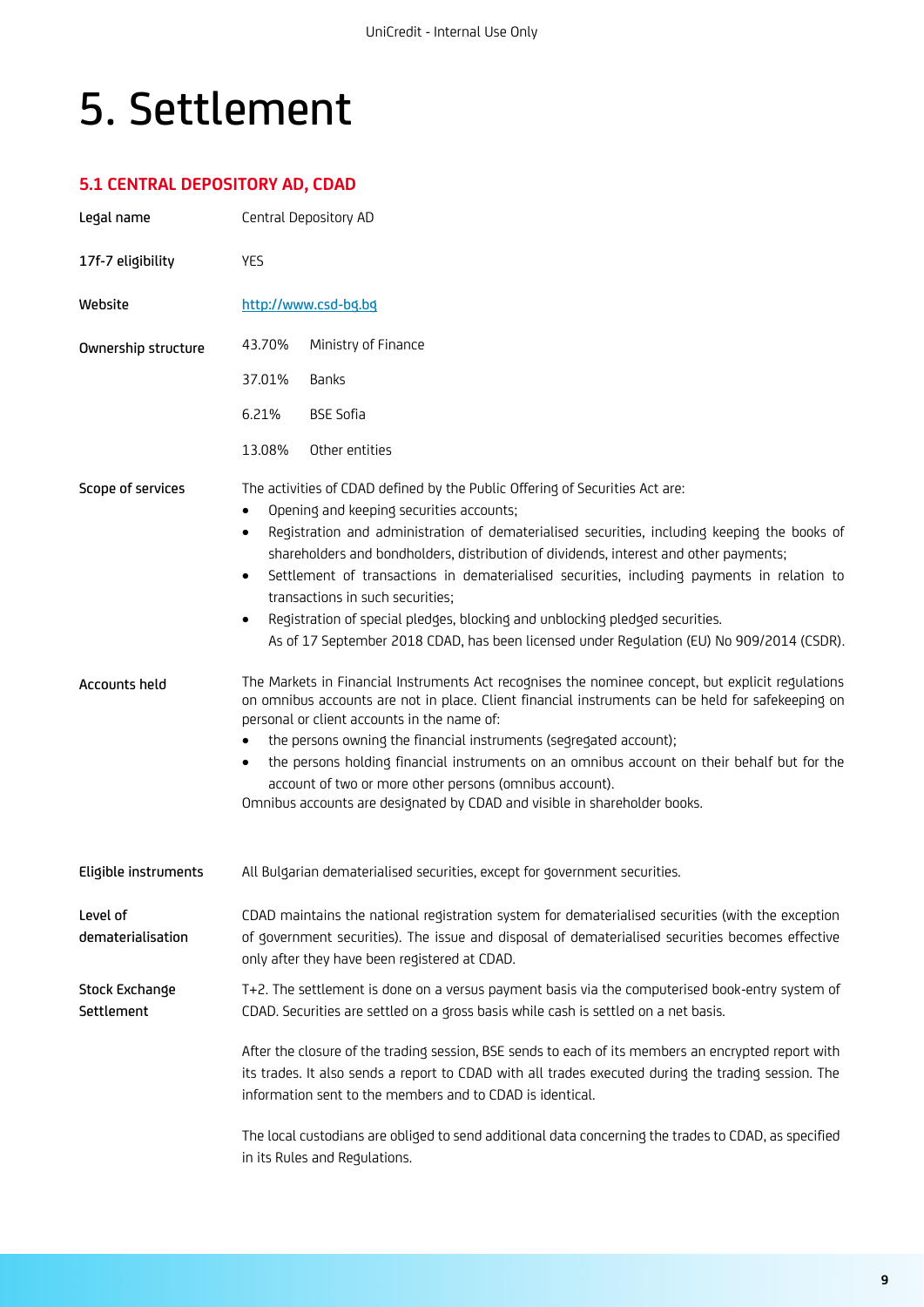#### OTC Settlement Settlement cycle:

- From T+0 up to T+2 for settlement against payment,
- T+0 or as agreed between the counterparties for free of payment settlement.

The involvement of a broker in OTC trading is mandatory: for negotiating and effecting the trade between two final beneficiaries and for reporting purposes. In the cases where the trade is with shares of a public company, it is the broker's obligation to meet the disclosure requirements for the specific trade.

Free of payment transactions are settled in batches throughout the day while for settlement against payment there are three batches per day.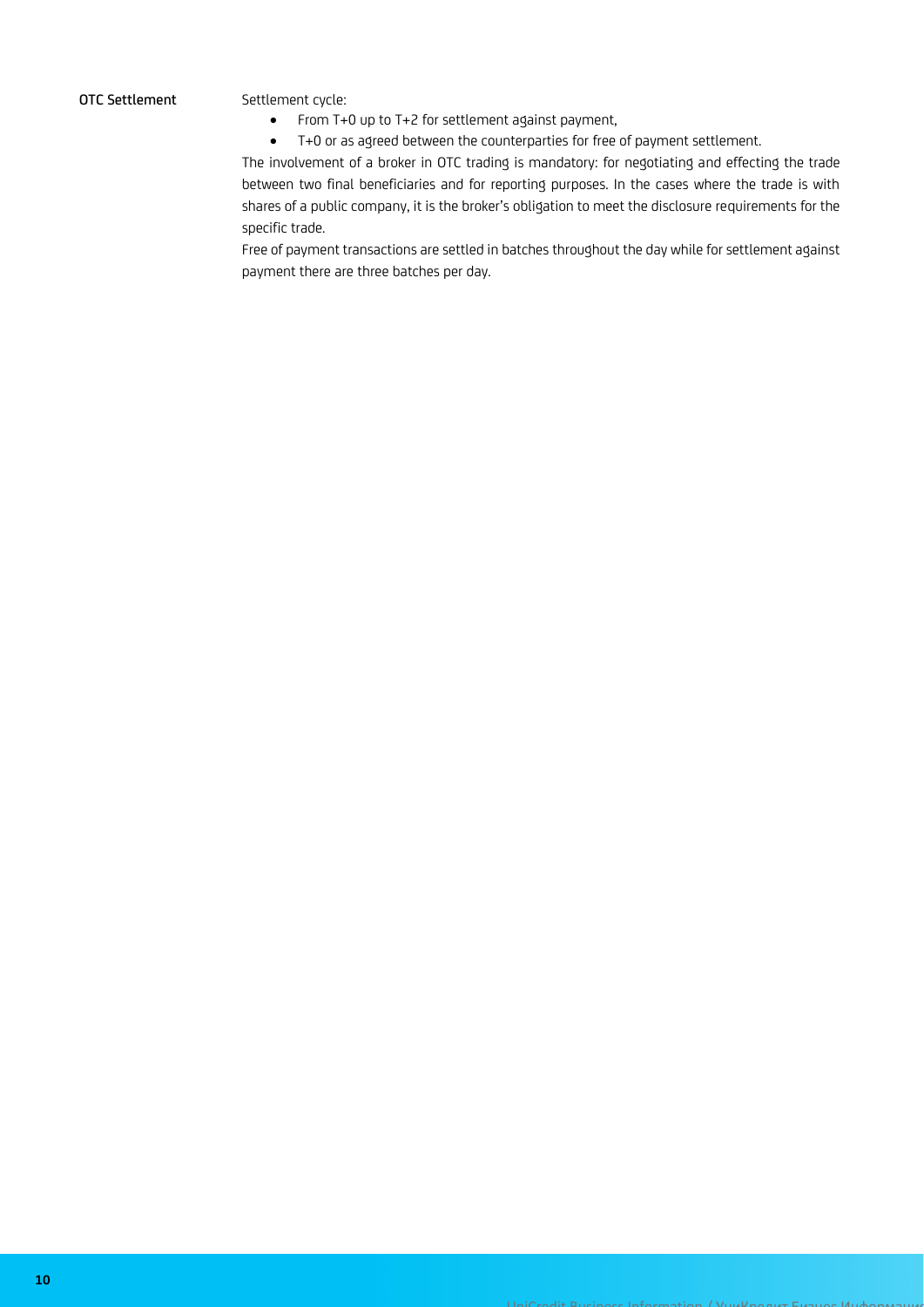#### Settlement Protection In case of a delay in settlement of a transaction, BSE imposes monetary and disciplinary penalties on its members. The monetary penalty for late settlement, when the delay is greater than 1 business day, is 0.12% of the value of the transaction, minimum BGN 6 and maximum BGN 600, for each day of delay, including 20% VAT. The disciplinary sanctions can be a warning, a temporary suspension or a permanent removal from trading.

Delays in the settlement of trades in financial instruments concluded on a regulated market or another trading venue can covered by the CDAD's Settlement Guarantee Fund. The fund can cover both the cash and the securities side of a failing trade.

In compliance with CSDR, CDAD has introduced as of 30 March 2022 the following settlement discipline provisions:

- Cash penalties for delayed settlement due to lack of financial instruments depending on the instrument – based on the total market value of the financial instruments subject of the transaction:
	- liquid equities: 1.0 bp for each business day of delay;
	- illiquid equities: 0.5 bp for each business day of delay;
	- debt instruments issued or guaranteed by a EU or third country sovereign issuer, central bank, local or other institution: 0.10 bp for each business day of delay;
	- financial instruments (except debt instruments) traded on SME growth markets: 0.25 bp for each business day of delay;
	- debt instruments traded on SME growth markets: 0.15 bp for each business day of delay;
	- all other debt instruments: 0.20 bp for each business day of delay;
	- financial instruments other than the above: 0.5 bp for each business day of delay;
	- compensatory instruments: 1.0 bp for each business day of delay.

Market value is the closing price on the trading venue on which the transaction has been concluded.

- Cash penalties for delayed settlement due to lack of sufficient funds for transactions in the following currencies:
	- BGN: The official interest rate on overnight loans charged by the BNB, or if this rate is not available then the official interest rate on overnight loans in euro charged by the European Central Bank (ECB);
	- EUR: The official interest rate on overnight loans charged by the ECB.
- Cash penalties for delay caused by lack of information: based on the transaction amount for each failed transaction:
	- 1 day of delay: 0.05%;
	- 2 days of delay: 0.2%;
	- 3 days of delay: 0.4%;
	- 4 days of delay: 0.6%;
	- For each subsequent day after the fourth day of delay, a sanction of 0.1% is imposed.
	- These cash penalties will be credited to the CDAD's Settlement Guarantee Fund.

Cash penalties will be collected and distributed automatically with the last processing batch on the day following the day of settlement finalization and reported to CDAD members on that same day via the existing daily files in .out format. No MT537 reporting will be introduced by CDAD.

CDAD will report settlement fails to the FSC and provide public disclosure on such fails via its website.

Partial settlement and Hold & Release mechanism will not be implemented by CDAD.

The disciplinary sanctions imposed by CDAD for systemic violations include temporary membership suspension or a termination of the membership.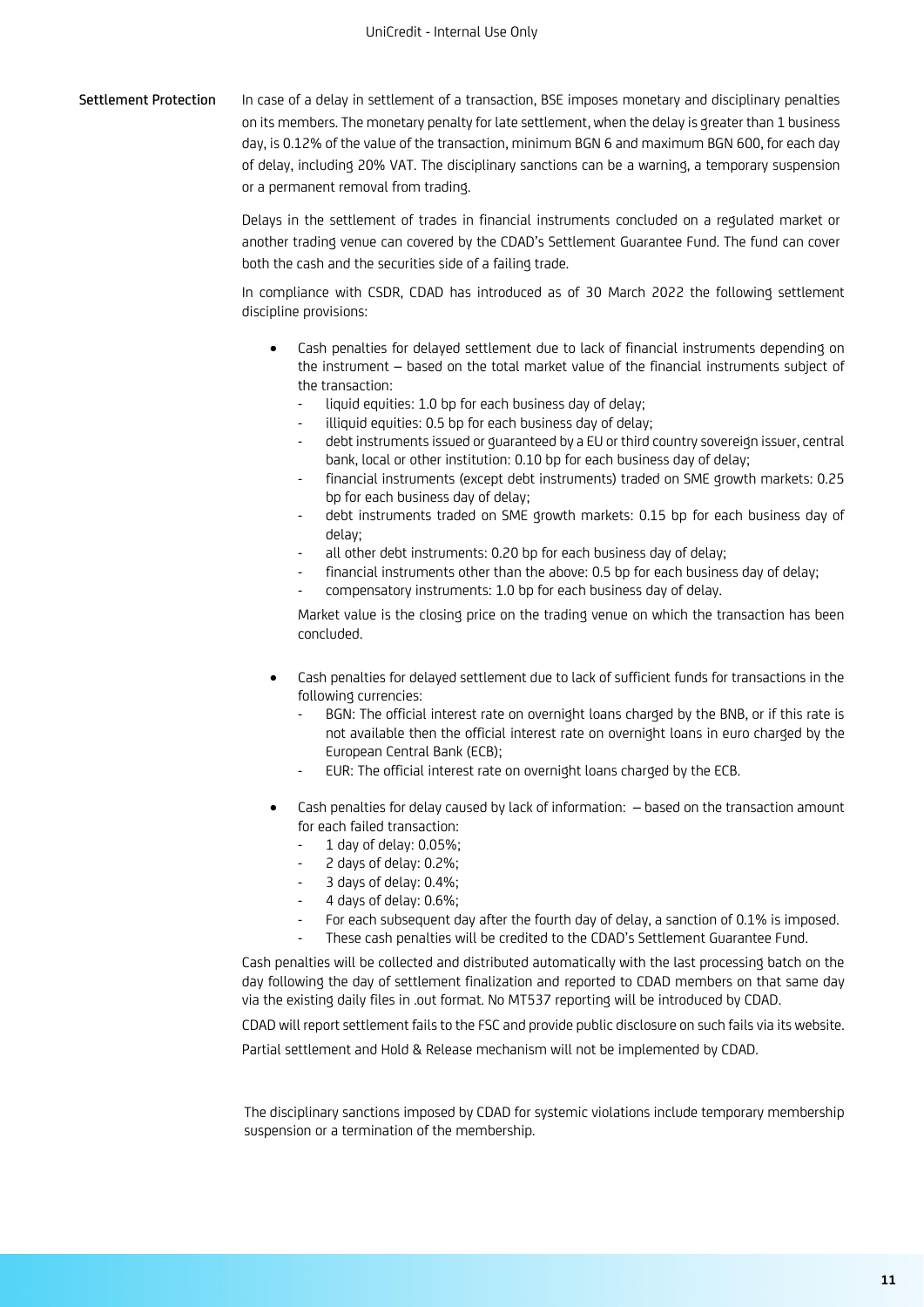Investor Protection The Investor Compensation Fund provides compensation to investors in case an investment intermediary is not able to pay out its obligations to clients due to reasons directly related to its financial situation, up to a limit of 90% of the amount receivable but not more than BGN 40,000. Certain types of professional and institutional investors are excluded from the scope of protection.

Identified Risk None

### **5.2 BULGARIAN NATIONAL BANK, BNB**

| Legal name                          | Bulgarian National Bank                                                                                                                                                                                                                                                                                                                                                                                                                                                                                                                                                                                                     |  |  |  |
|-------------------------------------|-----------------------------------------------------------------------------------------------------------------------------------------------------------------------------------------------------------------------------------------------------------------------------------------------------------------------------------------------------------------------------------------------------------------------------------------------------------------------------------------------------------------------------------------------------------------------------------------------------------------------------|--|--|--|
| 17f-7 eligibility                   | <b>YES</b>                                                                                                                                                                                                                                                                                                                                                                                                                                                                                                                                                                                                                  |  |  |  |
| Website                             | http://www.bnb.bg                                                                                                                                                                                                                                                                                                                                                                                                                                                                                                                                                                                                           |  |  |  |
| Ownership structure                 | 100%<br>State ownership                                                                                                                                                                                                                                                                                                                                                                                                                                                                                                                                                                                                     |  |  |  |
| Scope of services                   | In its capacity as an agent of Bulgarian government debt, BNB has the following activities:<br>Opening and keeping securities accounts for government securities;<br>$\bullet$<br>Organising the terms and procedure for acquisition, registration, redemption and trade in<br>$\bullet$<br>government securities.                                                                                                                                                                                                                                                                                                          |  |  |  |
| Accounts held                       | BNB maintains three types of accounts for each CSD participant:<br>$\bullet$<br>an account for proprietary securities,<br>$\bullet$<br>an omnibus account for client securities,<br>٠<br>an account for encumbered/pledged securities.<br>٠<br>It is the respective BNB participant's obligation to maintain separate client securities accounts<br>$\bullet$<br>in its own books.                                                                                                                                                                                                                                          |  |  |  |
| Eligible instruments                | Bulgarian government securities.                                                                                                                                                                                                                                                                                                                                                                                                                                                                                                                                                                                            |  |  |  |
| Level of<br>dematerialisation       | All Bulgarian government securities are issued in a dematerialised form.                                                                                                                                                                                                                                                                                                                                                                                                                                                                                                                                                    |  |  |  |
| <b>Stock Exchange</b><br>Settlement | T+2. As of 1 November 2017, settlement is done on a versus payment basis via the ESROT system of<br>the BNB (the system for registration and settlement of government securities). Both securities and<br>cash are settled on a gross basis. BNB has established a direct link with BSE-Sofia to facilitate the<br>settlement of government securities concluded on-exchange. As of 12 February 2018, CDAD can<br>also facilitate the settlement of government securities through its membership in ESROT (the<br>Bulgarian National Bank's electronic system for registration and settlement of government<br>securities). |  |  |  |
| <b>OTC Settlement</b>               | T+0 or as agreed between the counterparties. As of 2 October 2017, client trades in government<br>securities, concluded on the OTC market, can settle either against or free of payment.                                                                                                                                                                                                                                                                                                                                                                                                                                    |  |  |  |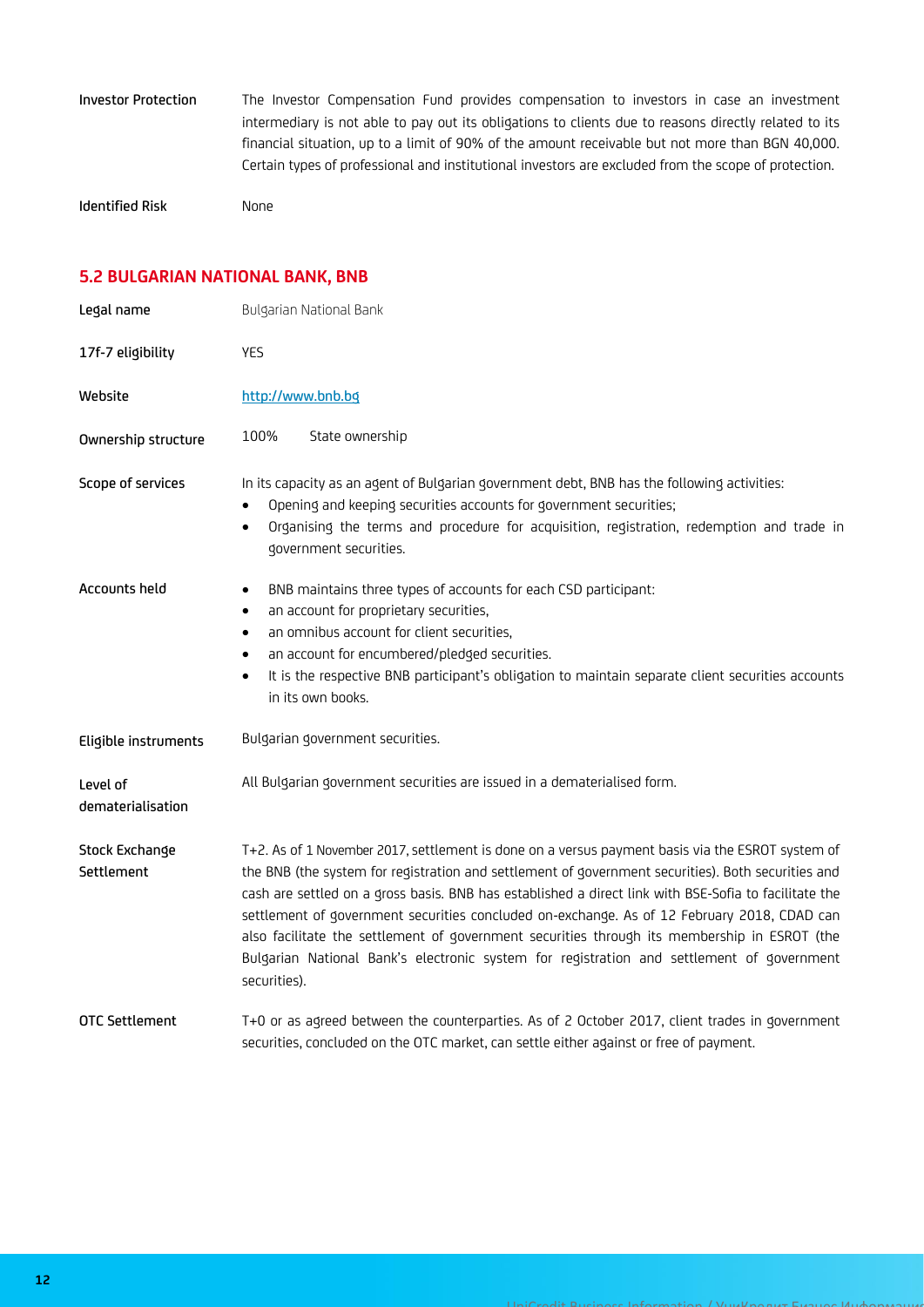| Settlement Protection | In compliance with CSDR, BNB has introduced as of 18 March 2022 the following settlement |  |  |  |  |  |
|-----------------------|------------------------------------------------------------------------------------------|--|--|--|--|--|
|                       | discipline provisions:                                                                   |  |  |  |  |  |

- BNB will recycle settlement instructions failing due to lack of securities or lack of cash for up to 4 business days.
- ESROT participants can bilaterally cancel matched settlement instructions, the settlement of which has been failing for up to 4 business days.
- BNB will accrue and charge penalty interest, at the end of each business day, for up to 4 business days, as follows.
	- For delays due to lack of funds The penalty interest will be the amount of the BNB base interest rate plus the difference between the ECB's interest rate on the marginal lending facility and the ECB's interest rate on main refinancing operations, accrued on the market value of the government securities subject of the failing transaction;
	- For delays due to lack of securities The penalty interest will be 0.10 basis points of the market value of government securities subject of the failing transaction;

In case the market value is not available or it is below the nominal value of the respective government securities, the nominal value of the securities will be used for the calculation of the penalty interest.

Monitoring of penalty interest will be possible via the web interface of ESROT. No MT537 reporting will be introduced by BNB.

BNB will report settlement fails to the Ministry of Finance and provide public disclosure on such fails via its website on an annual basis.

Partial settlement and Hold & Release mechanism will not be implemented by BNB.

Investor Protection The Investor Compensation Fund provides compensation to investors in case an investment intermediary is not able to pay out its obligations to clients due to reasons directly related to its financial situation, up to a limit of 90% of the amount receivable but not more than BGN 40,000. Certain types of professional and institutional investors are excluded from the scope of protection.

Identified Risk None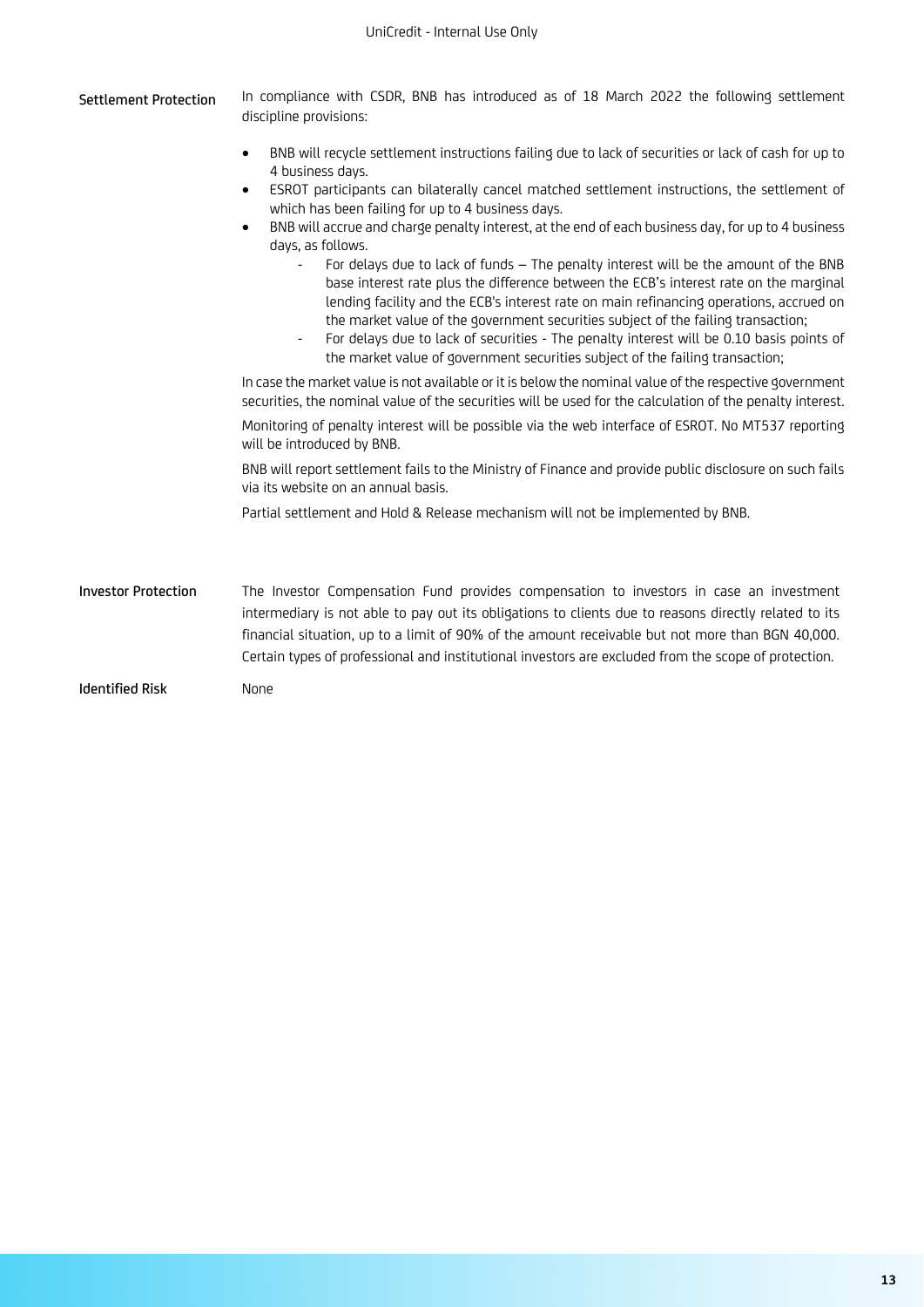## <span id="page-13-0"></span>6. Payment System

#### **6.1 GENERAL INFORMATION**

- RINGS (Real-time Interbank Gross-settlement System) is the real-time gross settlement system in Bulgaria, which performs irrevocable and unconditional settlement of all payments in the national currency within the country. The following operations must be executed in RINGS: all client transfers equal to or above BGN 100,000; all payments for which the original initiator and the ultimate recipient have settlement accounts with BNB; payments initiated by payment systems or securities settlement systems whose settlement agent is BNB. CDAD sends direct debit and credit payments to RINGS three times a day: before 10.30, before 12.30 and before 15.10 for settlement of eligible securities transactions. BNB settles payments for settlement of transactions in government securities through RINGS as well.
- BISERA is a payment system for non-priority money transfers and payments between bank accounts in Bulgaria for amounts below BGN 100,000. The system accepts payment instructions 24 hours a day, 7 days a week. BISERA7-EUR processes SEPA customer payments in EUR.
- BORICA is a system handling payments initiated by bank cards within the territory of Bulgaria.
- SEBRA, the Electronic Budget Payments System, is an information system for surveillance and management of payments made by the participating public sector enterprises within predefined limits.

IBAN is the only valid customer account number for payment transfers in Bulgaria.

### **6.2 LIMITATIONS, DEADLINES, CUT-OFF TIMES**

- Market cut-off times RINGS: Real-time processing between 08:00 and 16:00 (for client payments)/17:30 (for interbank payments). BISERA: Processing three times during every business day: at 10:00, 13:30 and 16:00. BISERA7-EUR: Processing of payments in TARGET2 every business day by 15:00.
- **Limitations**

Payments within the territory of Bulgaria must be paid only via a bank transfer or a deposit in a payment account when they are:

- Equal to or exceeding BGN 10,000 (EUR 5,113) or the equivalent in another foreign currency.
- Below BGN 10,000 (EUR 5,113) or the equivalent in another foreign currency, when such a payment is part of a total contractual consideration that equals or exceeds BGN 10,000 (EUR 5,113).

Clients can freely repatriate funds after payment of all taxes due in Bulgaria.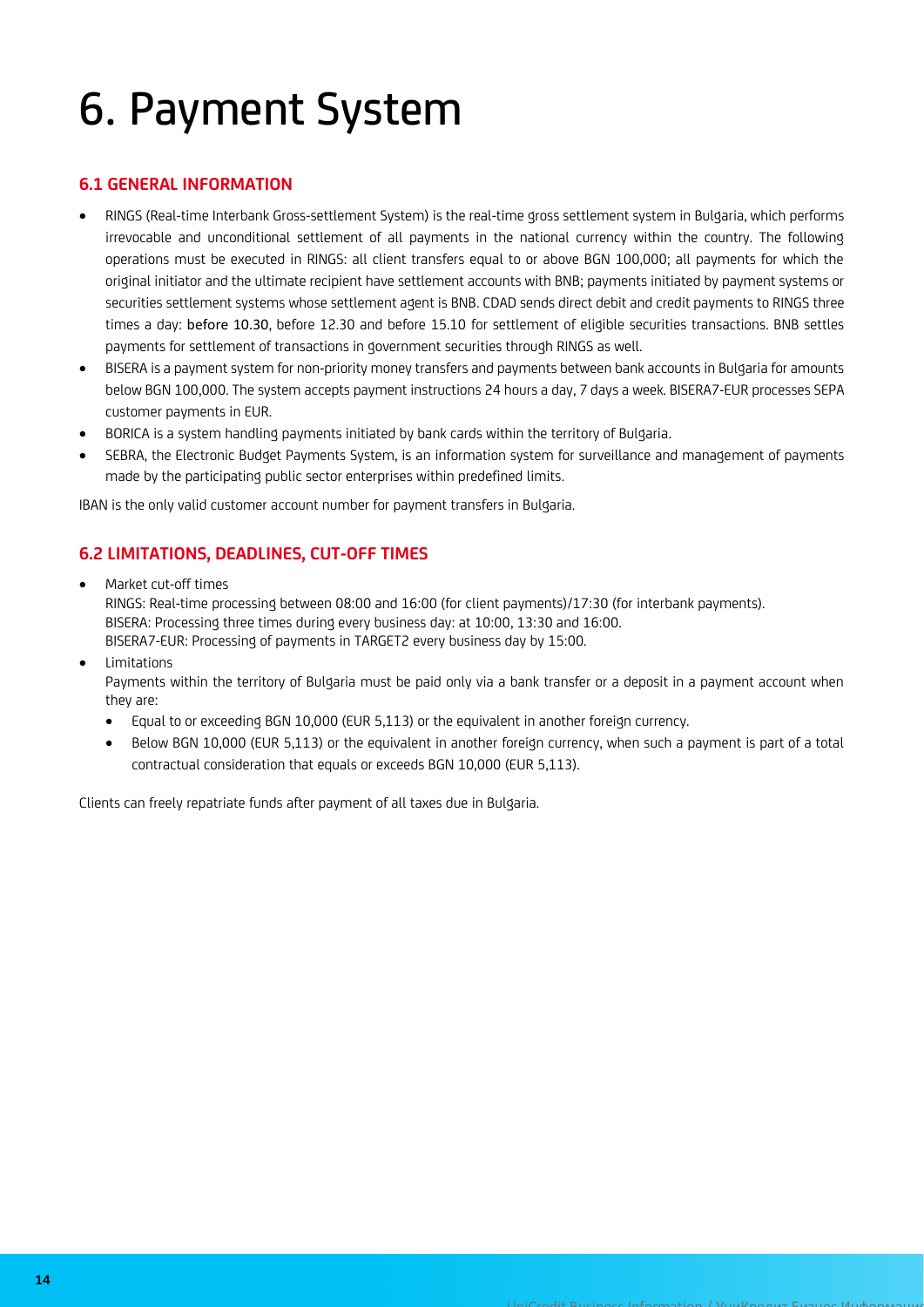### <span id="page-14-0"></span>7. Securities Lending

#### **7.1 SECURITIES LENDING**

At present there is no stock borrowing/lending activity in the Bulgarian market, although the legal framework is in place. Repo transactions, however, are possible and quite common. Repo transactions can be done with government securities as well as with bonds and shares traded on BSE.

#### **7.2 SHORT SELLING**

According to FSC Regulation no. 16 on the Conditions and Procedure for Execution of Margin Purchases, Short Sales and Lending of Financial Instruments and in line with EU legislation, short sales with all exchange-traded shares can be carried out within the territory of Bulgaria. The financial instruments that may serve as collateral when executing margin purchases and short sales shall be as follows:

- (1) Shares admitted for trading on the regulated market in Bulgaria the issuer of which has not been declared bankrupt and has not been subject to any bankruptcy proceedings; and meeting all the following requirements with reference to the last 20 trading sessions on that market.
	- There has been trading with the shares during at least 15 of those sessions.
	- The average daily trading volume has been at least 5,000 lots.
	- The average daily number of trades has been at least 15.
	- The market capitalisation of the issue on the last day of trading is at least BGN 20 million and its free float is at least 15%.
- (2) Shares admitted to trading on a regulated market in another EU member state and meeting the liquidity requirements of Regulation (EC) No. 1287/2006 of 10 August 2006.
- (3) Government bonds issued by EU member states and with an investment credit rating assigned by a rating agency, registered in accordance with Regulation (EC) No. 1060/2009 of 16 September 2009.

BSE is obliged to announce officially in its daily bulletin the list of securities that comply with the criteria under point (1) above.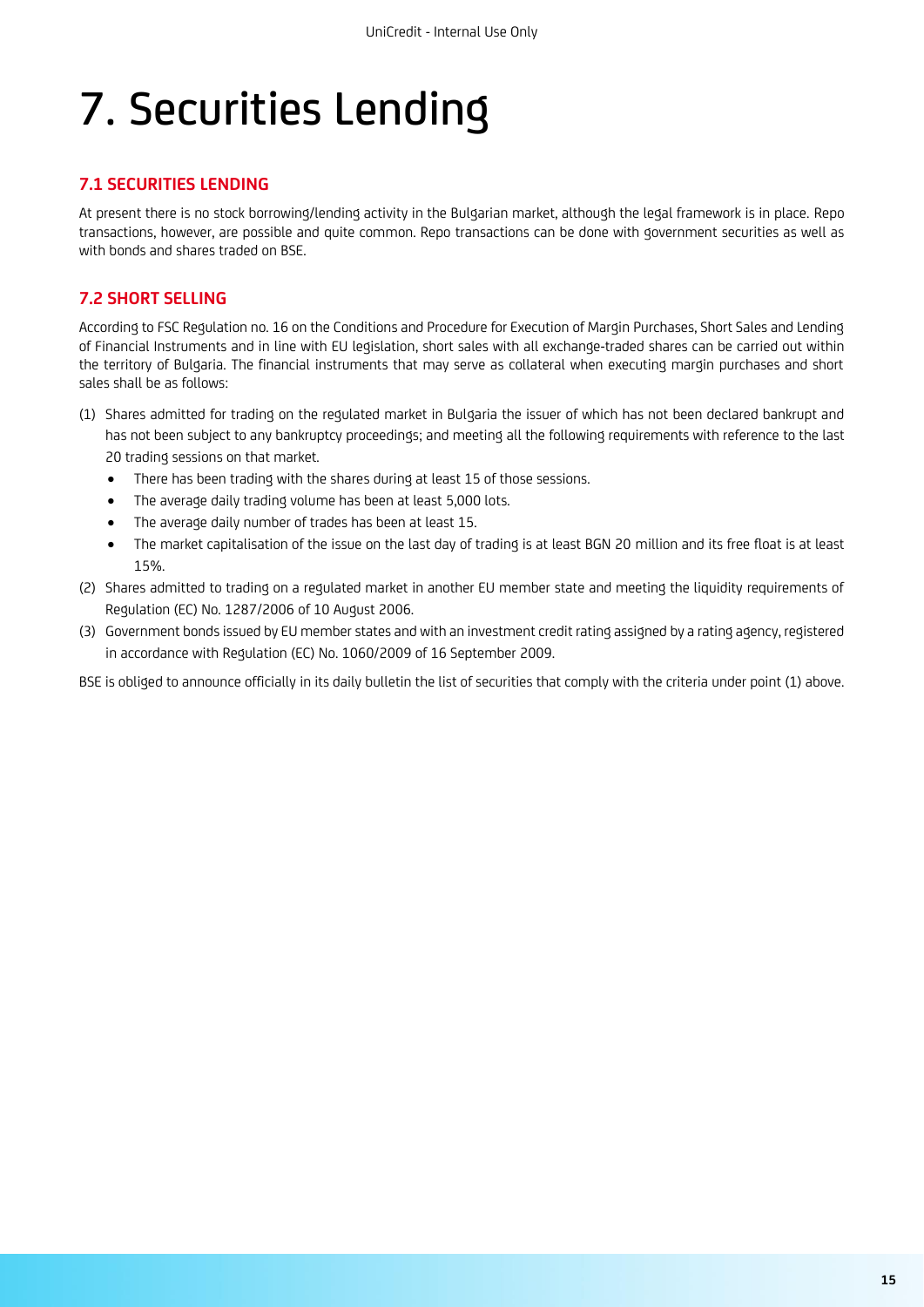### <span id="page-15-0"></span>8. Corporate actions

#### **8.1. COMMON CORPORATE ACTION EVENTS**

| <b>Mandatory events</b> |                     | <b>Voluntary events</b> |                      |  |  |
|-------------------------|---------------------|-------------------------|----------------------|--|--|
| $\boxed{\mathsf{M}}$    | dividend, cash      | $\Delta$                | exercise of rights   |  |  |
| $\Box$                  | dividend, option    | $\Box$                  | issue, priority      |  |  |
| $\Box$                  | dividend, stock     | $\Box$                  | exchange offer       |  |  |
| ☑                       | interest payment    | ☑                       | tender offer         |  |  |
| $\Delta$                | issue, bonus        | $\Delta$                | repurchase offer     |  |  |
| $\Delta$                | issue, rights       | $\Delta$                | shareholders meeting |  |  |
| $\Delta$                | maturity            |                         |                      |  |  |
| $\Box$                  | maturity final      |                         |                      |  |  |
| $\Box$                  | merger              |                         |                      |  |  |
| $\Box$                  | pari-passu          |                         |                      |  |  |
| $\Delta$                | redemption, early   |                         |                      |  |  |
| $\boxtimes$             | redemption, partial |                         |                      |  |  |
| $\Box$                  | spin-off            |                         |                      |  |  |
| $\overline{\mathsf{M}}$ | split               |                         |                      |  |  |
| ☑                       | split, reverse      |                         |                      |  |  |

#### **8.2 DATING CONVENTIONS**

Entitlements for financial instruments registered at CDAD are based on the actual settled positions as of the record date. As the customary settlement cycle is T+2, the ex-date is one day prior to the record date.

The record date for shareholder meetings is 14 days prior to the meeting date.

The record date for cash dividends and bonus issues is 14 days after a decision has been made during the shareholders meeting.

The record date for rights issues is not later than 14 days after the shareholders meeting's decision to increase the capital; when this decision is made by the management body – not later than seven days after the rights issue notice has been published in two national daily newspapers and the issuer's website.

#### **8.3 SOURCES OF C/A INFORMATION**

Тhere is no centralised source of information on corporate actions. The official sources may include the Companies Register, the announcements made by the public companies on their internet sites and through the information providers they have selected, the Daily Bulletin of BSE and the public register of the FSC.

#### **8.4 LOCAL C/A SPECIFICS**

- Participation in voluntary events is usually subject to the submission of subscription forms and supporting documents, which must be duly legalised and translated into Bulgarian and submitted via a local investment intermediary.
- Annual general shareholders' meetings are to be held within six months after the end of the reporting year.
- As entitlements are based on actual settled positions, any loss of entitlement due to late settlement is to be resolved with the assistance of Central Depository AD or directly between the counterparties when they have instructed the CSD not to initiate any market claim procedures.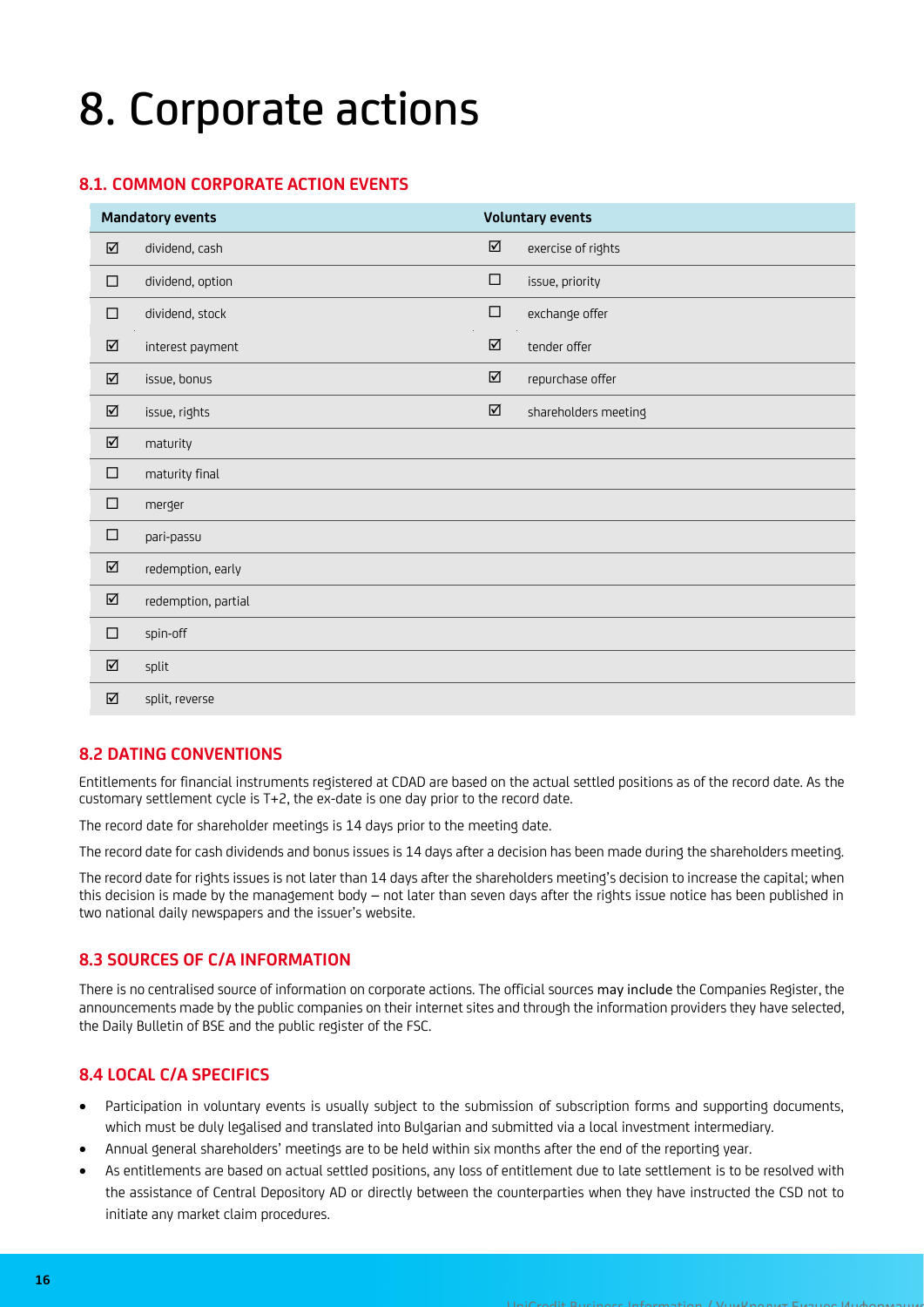- Public companies and debt issuers shall make dividend, interest and principal payments through Central Depository AD, i.e. CDAD is the central paying agent for these securities registered at the depository.
- For government securities it is the BNB acting as paying agent.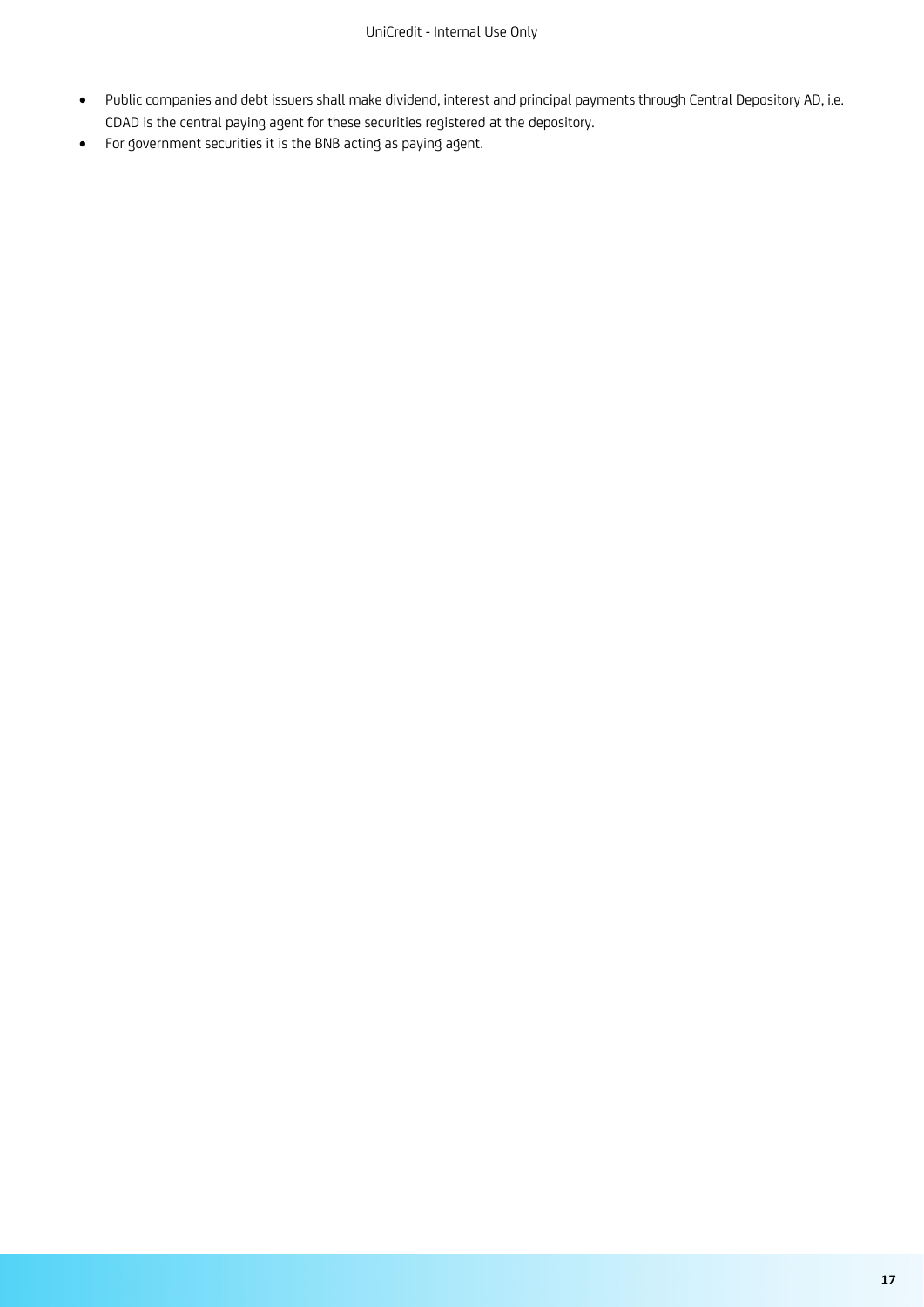## <span id="page-17-0"></span>9. Proxy voting

#### **9.1 GENERAL CHARACTERISTICS**

Proxy voting is executed upon presenting a power of attorney that meets local legal requirements. A separate power of attorney must be provided for each meeting and for each account. Partial and split voting for omnibus accounts is possible and instructions must be contained in one and the same power of attorney. To vote on behalf of a shareholder, the authorised representatives should physically attend the meeting and present the Power of Attorney and documents proving the commercial registration and representative power of the shareholder. The legislation provides for the possibility of electronic voting and voting by correspondence, whereby the shareholder directly contacts and instructs the company; however, most issuers do not provide for such options.

The record date for shareholders' meetings is 14 days prior to the meeting date. Voting entitlements are based on actual settled positions at CDAD as of the record date. Shares are not blocked before, during or after the record date, or on the meeting date.

#### **9.2 ANNOUNCEMENT**

General shareholders meetings announcements must be made at least 30 days before the meeting date via the Commercial Register, providing all legally required details such as date, venue, agenda, proposed resolutions, required documents, etc. FSC, the Stock Exchange and the general public must also be notified of the meeting announcements within the same deadline.

#### **9.3 VOTING PROCESS**

The standard documents required for proxy voting are:

- An event-specific Power of Attorney that meets the minimum local legal requirements, issued by the securities account holder, in original, notarised and apostilled (or consularised, as applicable);
- List of authorised signatures, notarised and apostilled (or consularised, as applicable);
- Establishment document, notarised and apostilled (or consularised, as applicable) Court decision for registration, certificate of registration, certificate of current legal status, extraction from the relevant register, etc. – a document that provides evidence for at least the following data: full name of the account holder, country of registration/domicile, registered address, name of the persons authorised to represent, date of issuance.

The required documents need to be provided with certified (legalized) translation in Bulgarian.

Upon receipt of all proxy voting documentation required, the meeting is usually physically attended, and the results are sent out after the meeting's closure.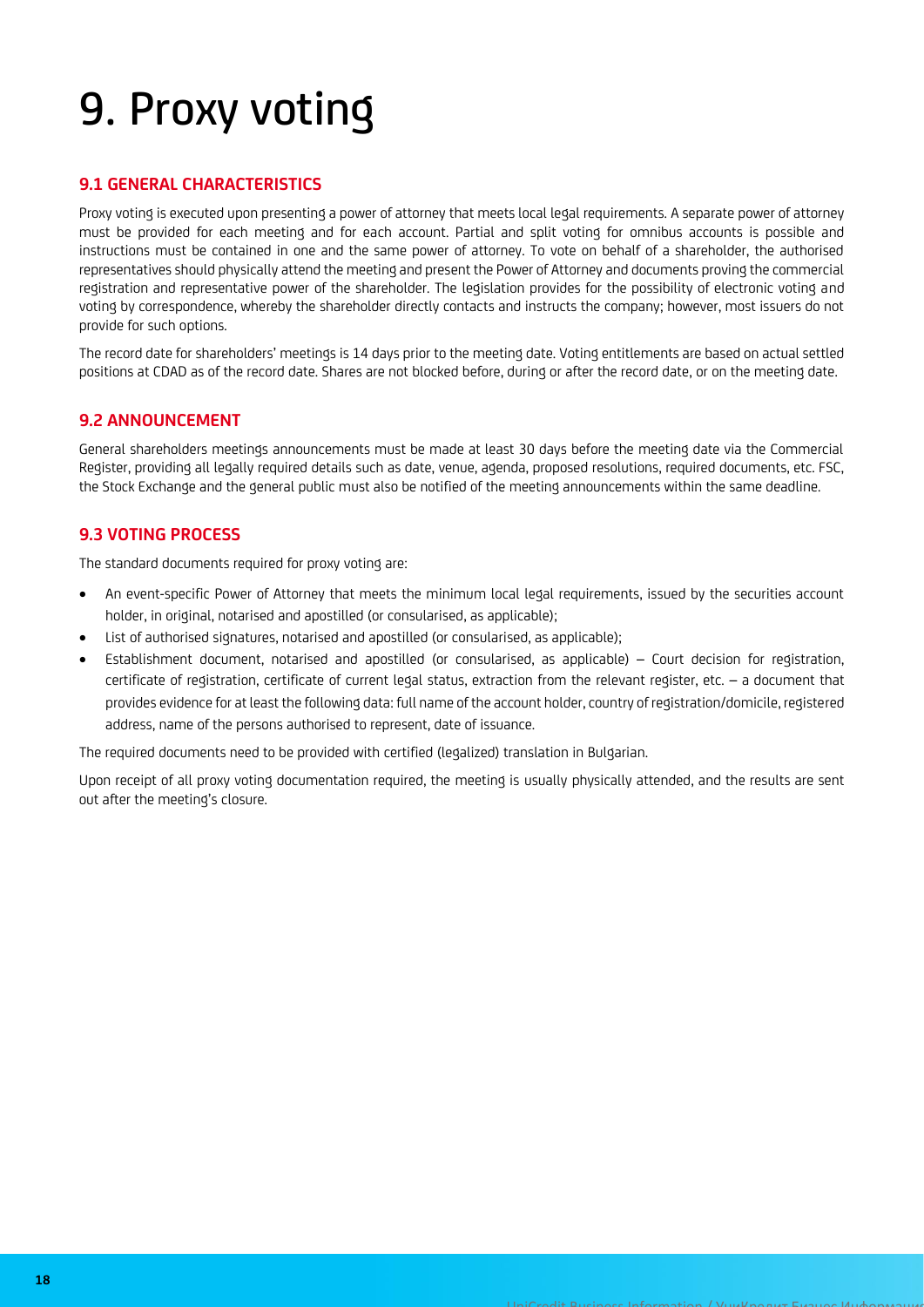### <span id="page-18-0"></span>10. Income collection

#### **10.1 DIVIDEND PAYMENTS**

A decision to distribute dividends may only be made at the general meeting of shareholders. Public companies are allowed to pay annual and semi-annual dividends, if that option is stipulated in their by-laws. As a separate type of issuers, special investment purpose companies are obliged to distribute dividends no less than 90% of their financial year's adjusted profit (with adjustments including subsequent revaluation of real estate, transactions involving conveyance of title to real property, etc.).

Announcements The public company must immediately notify the FSC, CDAD and BSE about the decisions made at the shareholders meeting, specifying the type and amount of dividend and the dividend payment terms and procedures, including at least one financial institution through which the payments will be made. Dating Conventions Investors registered in CDAD´s records on the fourteenth day after the general meeting that approved the annual financial statements of the company and took a decision for profit distribution are entitled to receive dividends. Securities are always tradable. The local legislation does not stipulate an exact payment date, it only determines the payment period. The company management determines the payment date subsequently and usually announces that through BSE and the information provider the public company has selected. Public issuers must ensure that the dividend is paid to the shareholders within 60 days after the annual general meeting. Special investment purpose companies are required to pay out their dividends within twelve months following the end of the respective financial year. Payment Execution CDAD is responsible for payment of dividends distributed by public companies based on a legal agreement between CDAD and the issuer. CDAD provides a list of eligible investors to the issuer along with their entitled position. Then, the company applies the relevant withholding tax rate, defines the start date and pays out the funds to CDAD. In turn, CDAD distributes the amounts on a lump-sum basis to its participants and notifies them. Upon receipt of the funds and notifications, the participants distribute the dividend amounts to their clients. If a participant is unable to execute a payment in favour of any of its clients, it is obliged to return the funds to CDAD and subsequently the unpaid amounts are returned to the issuer.

#### **10.2 INTEREST & MATURITY PAYMENTS**

Interest payment periods vary by issue, usually being quarterly, semi-annual or annual. Day count conventions also vary. Trades with government securities are permitted until 12:00 on the business day before the coupon or maturity payment date for government securities. Public issues are delisted from the BSE five business days before maturity unless a different term is provided in the prospectus or in the offering documents.

| Announcements            | Interest and maturity payment dates for public issues are defined in the prospectus for their public<br>offering and BSE announces the payment dates.                                         |  |  |  |  |  |
|--------------------------|-----------------------------------------------------------------------------------------------------------------------------------------------------------------------------------------------|--|--|--|--|--|
|                          | For non-public issues, payment dates are to be found in the proposal for their subscription according<br>to the provisions of the Commerce Act.                                               |  |  |  |  |  |
|                          | Payment dates for government securities are announced via SWIFT notifications and can also be<br>obtained through the website of BNB.                                                         |  |  |  |  |  |
| Dating Conventions       | The Record dates for interest and maturity payments vary by issue, the most common case being<br>three business days before the payment date.                                                 |  |  |  |  |  |
| <b>Payment Execution</b> | For dematerialised corporate securities CDAD is usually responsible for payment of interest and<br>maturity proceeds, based on a legal agreement between CDAD and the respective issuer. CDAD |  |  |  |  |  |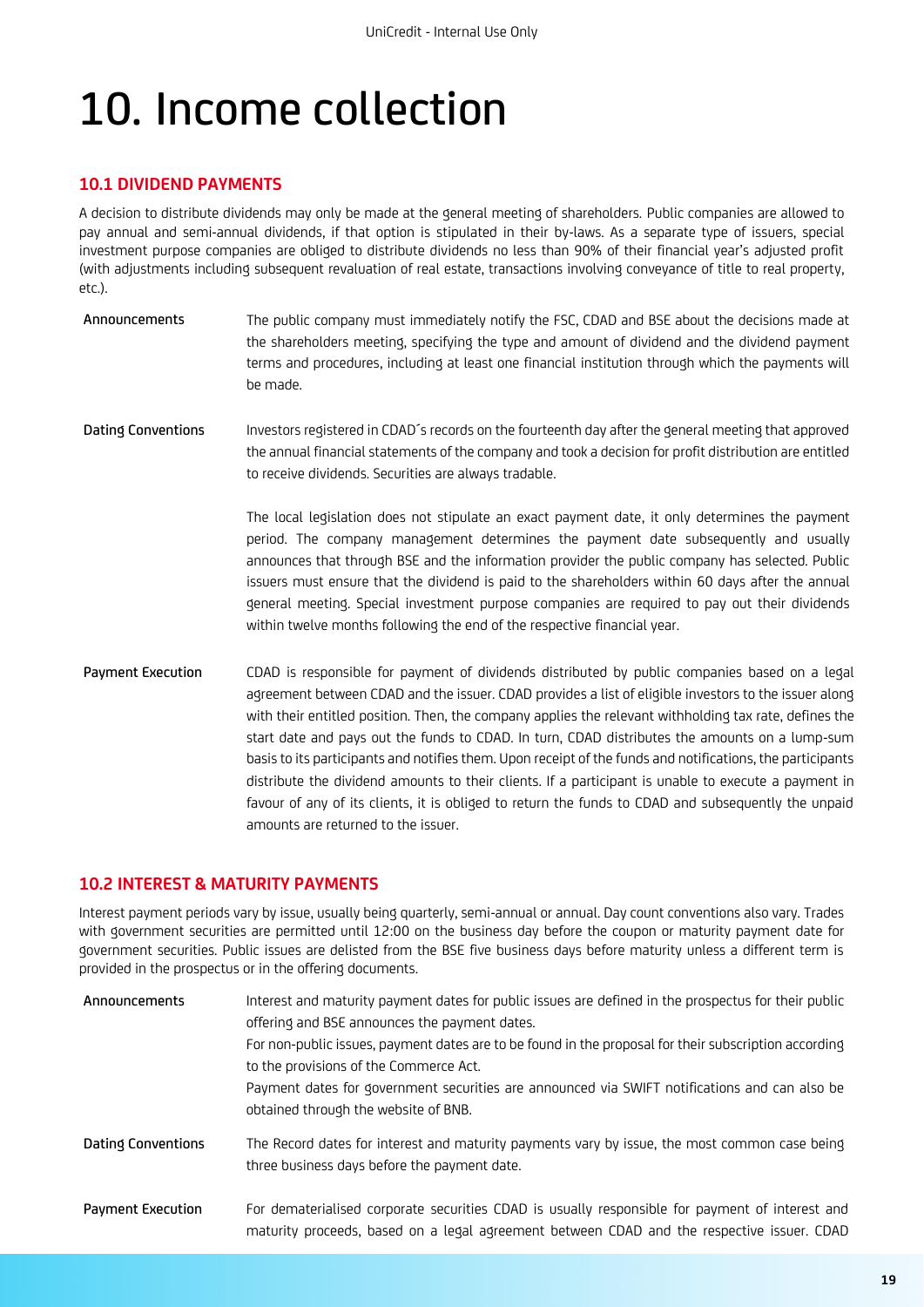provides a list of eligible investors to the company. Then the company applies the relevant withholding tax rates, defines the start date for payments and pays out the funds to CDAD. In turn, CDAD pays out and notifies its participants. Upon receipt of the funds and the notifications, the participants distribute the amounts to their clients. If a participant is unable to execute a payment in favour of any of its clients, it is obliged to return the funds to the CDAD, and subsequently the unpaid amounts are returned to the issuer.

There are also instances, where issuers may choose to execute payments directly to the eligible bondholders, usually applicable to non-public issuers.

For government securities, BNB acts as the paying agent.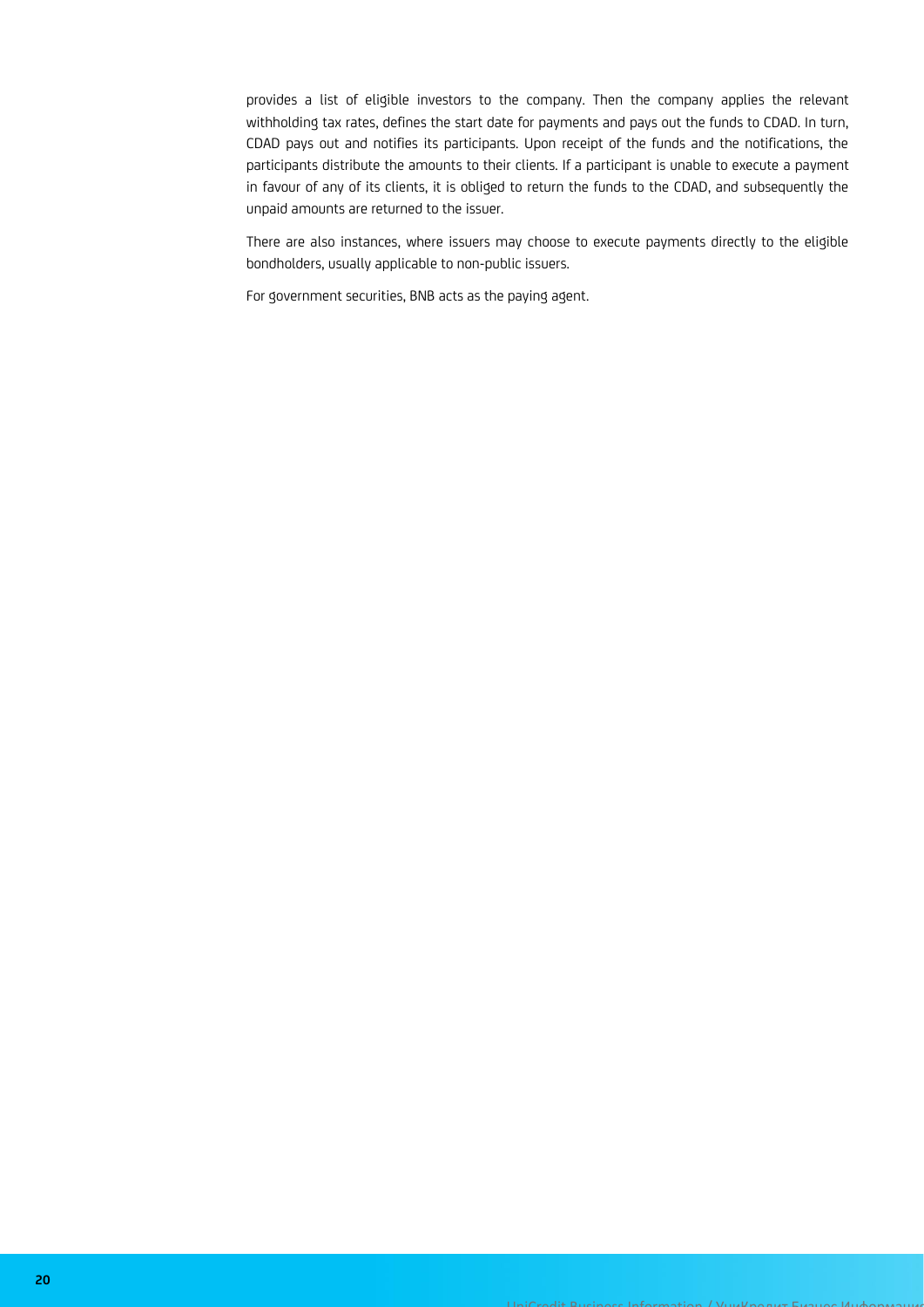### <span id="page-20-0"></span>11. Taxation

#### **11.1 WITHHOLDING TAX**

Withholding of local taxes is, in most cases, applied at source, i.e. issuers act as withholding agents and pay the tax to the budget. However, there are instances where the tax obligation lies with the beneficiary of the income - e.g. where the payer of the income is not a taxable person and with respect to income from transactions with financial instruments.

The tax authority of Bulgaria, the National Revenue Agency (NRA), administers a number of different taxes, among which are the personal income and corporate income taxes, the withholding taxes and the value added tax.

The standard tax rates applicable to foreign investors with respect to their investments in Bulgaria are as follows:

| Tax Rates               | <b>Type of income</b><br>Tax rate                                                                                                                                                                                                                                                                                                                                                                                                                                                                                                                                                                                                               |     |
|-------------------------|-------------------------------------------------------------------------------------------------------------------------------------------------------------------------------------------------------------------------------------------------------------------------------------------------------------------------------------------------------------------------------------------------------------------------------------------------------------------------------------------------------------------------------------------------------------------------------------------------------------------------------------------------|-----|
|                         | Dividend                                                                                                                                                                                                                                                                                                                                                                                                                                                                                                                                                                                                                                        | 5%  |
|                         | Interest                                                                                                                                                                                                                                                                                                                                                                                                                                                                                                                                                                                                                                        | 10% |
| <b>Relief at Source</b> | The Bulgarian Tax Insurance Procedure Code sets out the rules for application of Double Tax Treaties<br>(DTT). According to the procedures, residents of DTT countries must obtain clearance from NRA to<br>apply DTT rates, which can be achieved after filing a set of documents including a tax reclaim form,<br>certificate of tax residence, declaration of beneficiary ownership of the income and other supporting<br>documents. There are no unified requirements regarding the supporting documentation for tax relief<br>applications.                                                                                                |     |
|                         | For income based on long-term agreements or income paid to the same foreign investor (e.g., interest<br>income from bonds), the tax reclaim form only needs to be submitted once. However, this provision<br>does not apply to dividend payments. Eligible investors must submit a separate tax reclaim form for<br>each dividend payment in order to obtain clearance.                                                                                                                                                                                                                                                                         |     |
|                         | NRA is to provide clearance for the DTT application within 60 days from receipt of the tax reclaim form<br>and all the required supporting documents. If NRA does not reply within that period, it is considered<br>to have provided tacit approval. A decision from the NRA for lack of eligibility to benefit from DTT rates<br>is subject to appeal.                                                                                                                                                                                                                                                                                         |     |
|                         | If the investor's amount of annual income received is less than BGN 500,000 (EUR 255,646), the<br>documents proving the eligibility to apply DTT rates are not to be filed with NRA but with the income<br>payer; in such cases, no tax reclaim form is submitted.                                                                                                                                                                                                                                                                                                                                                                              |     |
| Tax reliefs             | A withholding tax is not applied to dividends and shares in a liquidation surplus distributed to non-<br>resident legal entities residents for tax purposes in a Member State of the European Union or in another<br>state which is a contracting party to the Agreement on the European Economic Area, with the exception<br>of the cases of hidden profit distribution. To prove the above circumstances, issuers would usually<br>require the beneficial owners to present a certificate of tax residence, issued by its domicile tax<br>authorities. There are no unified documentation requirements in support of tax relief applications. |     |
|                         | The withholding tax rate on income from interest payments is 0% for foreign investors meeting both<br>of the following eligibility criteria:                                                                                                                                                                                                                                                                                                                                                                                                                                                                                                    |     |
|                         | The beneficial owner of the income is a legal entity with residence or with a permanent<br>$\bullet$<br>establishment in the EU;                                                                                                                                                                                                                                                                                                                                                                                                                                                                                                                |     |
|                         | The local payer of the income is a related party to the beneficiary, i.e. one of the entities holds at<br>$\bullet$<br>least 25% of the capital of the other entity for at least two consecutive years, or a third entity,<br>which is a EU resident, holds at least 25% of the capital of both entities for at least two<br>consecutive years.                                                                                                                                                                                                                                                                                                 |     |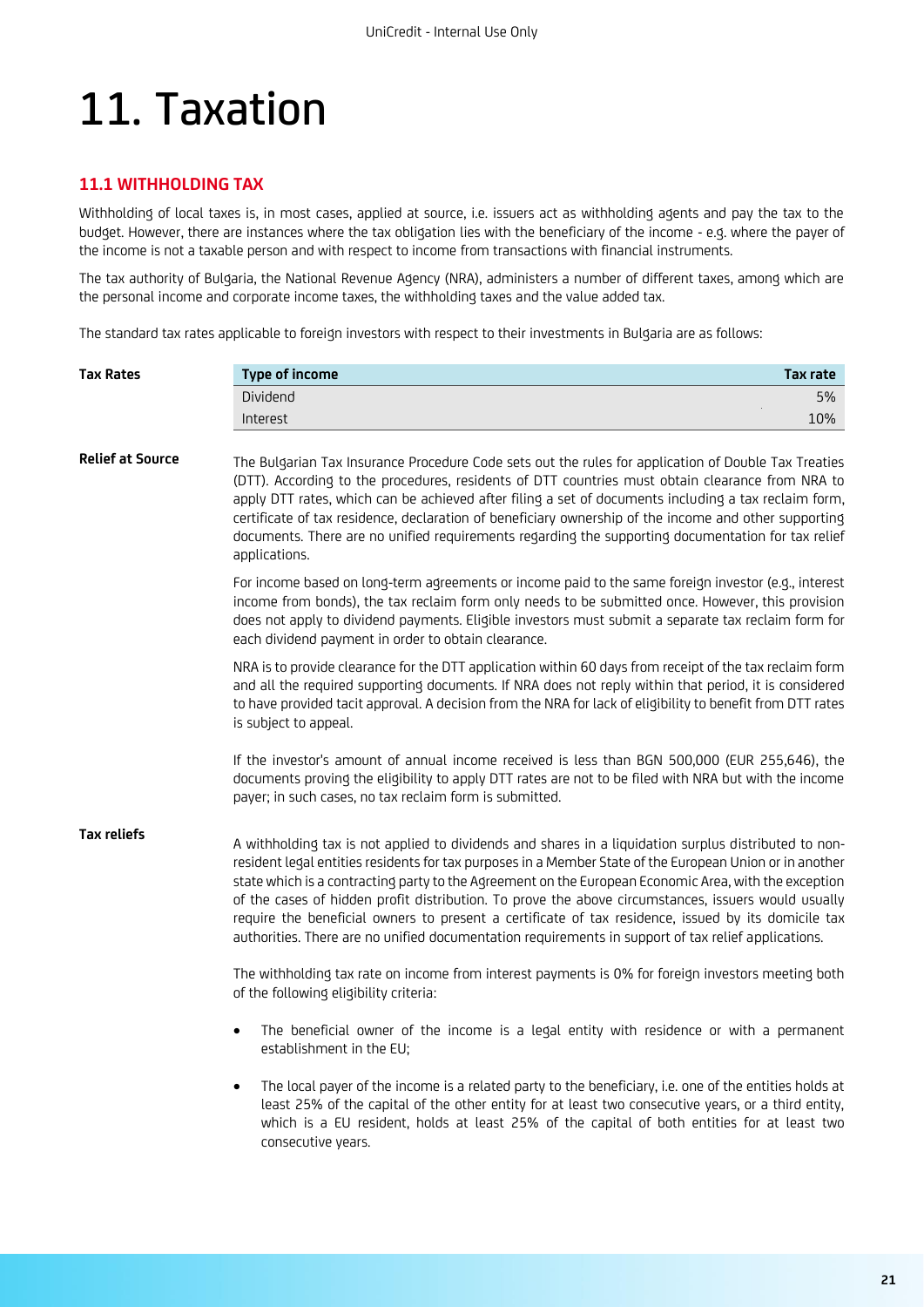Tax exemption can be applied even if the related party requirement has been valid for less than two consecutive years as of the income payment date. However, if it ceases to be satisfied before the expiration of two years, a recalculation of the withholding tax will be due and the standard withholding tax on income on interest will be applied.

The following tax exemptions are available to non-resident legal entities:

- No tax is withheld on interest income from debt securities issued by resident legal entities, municipalities or the State and admitted to trading on a regulated market in Bulgaria or in a member state of the European Union or in another state which is a contracting party to the Agreement on the European Economic Area (EU/EEA country).
- No tax is withheld on interest income from debt securities issued by a non-resident issuer when all of the below criteria are met:
	- The issuer is a resident for tax purposes in a EU/EEA country;
	- The issuer has issued the debt securities with the purpose of granting a loan to a resident LE;
	- The debt securities have been admitted trading on a regulated market in Bulgaria or in an EU/EEA country.

#### **11.2 CAPITAL GAINS TAX**

Income from transactions with financial instruments issued by resident legal persons, the Bulgarian State and the municipalities is taxable. The taxable amount on income from the disposition of financial instruments by non-resident legal entity is defined as the positive difference between the selling price and the documented cost of acquisition, with the latter being the cost of acquisition, which the person has documented according to the procedure established by the relevant statutory instruments.

| <b>Tax Rates</b>        | 10%                                                                                                                                                                                       |
|-------------------------|-------------------------------------------------------------------------------------------------------------------------------------------------------------------------------------------|
| <b>Relief at Source</b> | The procedure for application of DTT rates is the same as the procedure for withholding tax described<br>above.                                                                           |
| <b>Tax Reliefs</b>      | No tax is withheld on income from transactions:                                                                                                                                           |
|                         | in units and shares of collective investment schemes and national investment funds concluded<br>$\bullet$<br>on a regulated market;                                                       |
|                         | in shares and rights that can be exercised to participate in capital increase concluded on a<br>٠<br>regulated market;                                                                    |
|                         | in government securities concluded on a regulated market;<br>٠                                                                                                                            |
|                         | executed under the terms and according to the procedures for repurchase or redemption by<br>٠<br>collective investment schemes and national investment funds, which have been admitted to |
|                         | trading on a regulated market in Bulgaria or in another EU/EEA country;                                                                                                                   |
|                         | executed under the terms and in accordance with the procedures for tender offers as outlined<br>٠                                                                                         |
|                         | in the Public Offering of Securities Act or similar provisions in other EU/EEA countries.                                                                                                 |

#### **11.1. STAMP DUTY**

No Stamp Duty is applicable.

- Tax Rates **N/A**
- Tax Reliefs M/A

#### **11.2. OTHER TAXES**

N/A

#### **11.3. TAX RECLAIM PROCESS**

The same clearance procedure is applied with respect to DTT tax relief at source and tax reclaims. If clearance is obtained before the income is paid and before the tax is withheld at source, the foreign investor can benefit from relief at source. If clearance is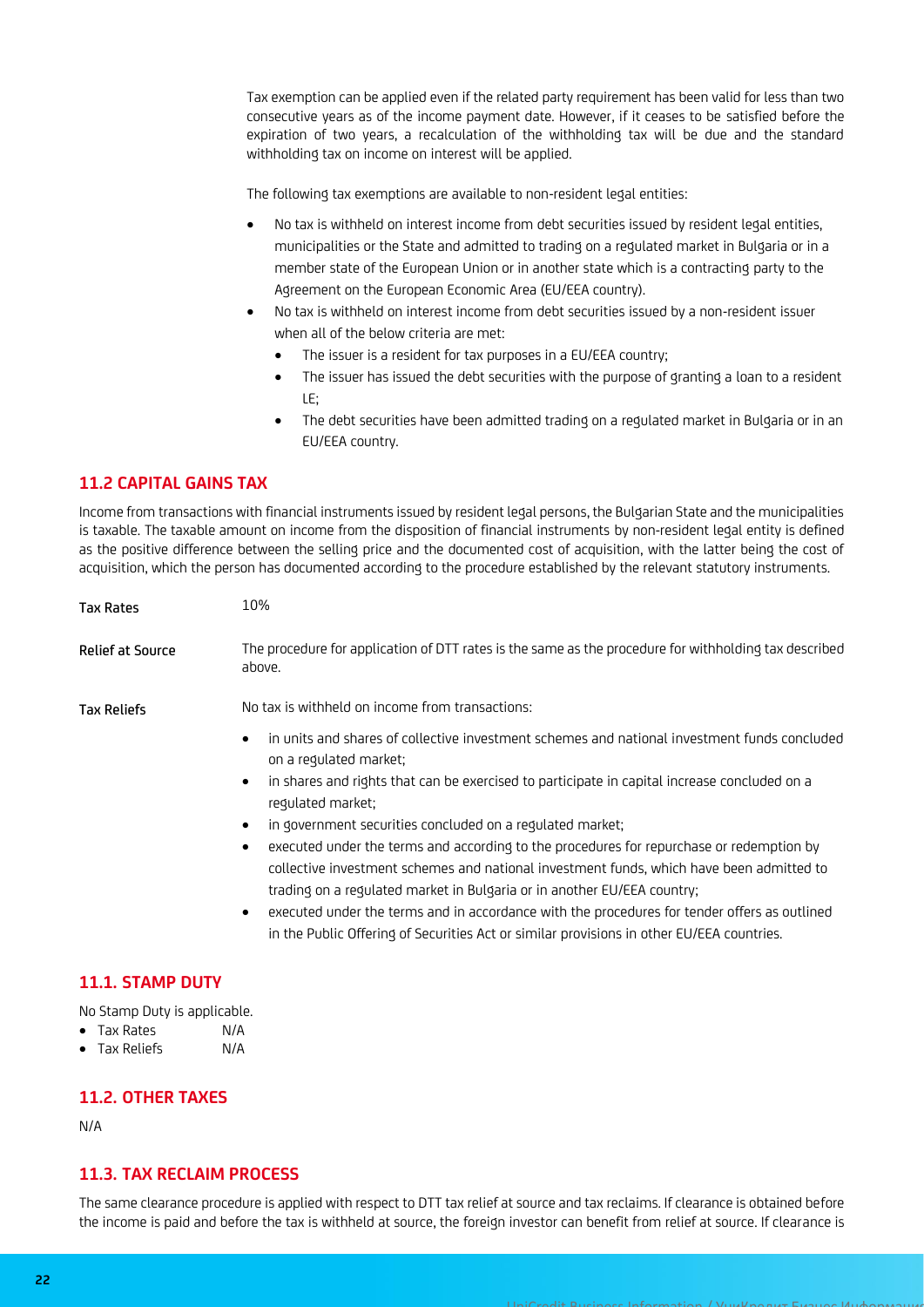obtained after the income is paid and the tax is withheld at source, the foreign investor will benefit from tax reclaim. There are no unified documentation requirements in support of tax relief/reclaim applications.

Eligible EU/EEA residents may apply on an annual basis for recalculation of withheld taxes. The recalculation is based on the corporate income tax on all realised income during the year. If the tax withheld at source is more than the recalculated amount of the tax, the difference can be reclaimed from the tax authorities provided that the claimant cannot deduct this amount from the payable tax in their home country.

#### **11.4. DOUBLE TAXATION TREATIES**

Due to the amount of data, for the most up to date DTTs please refer to our website: [Double Tax Treaties | Custody | UniCredit Group](https://gss.unicreditgroup.eu/markets/bulgaria/documents/double-tax-treaties)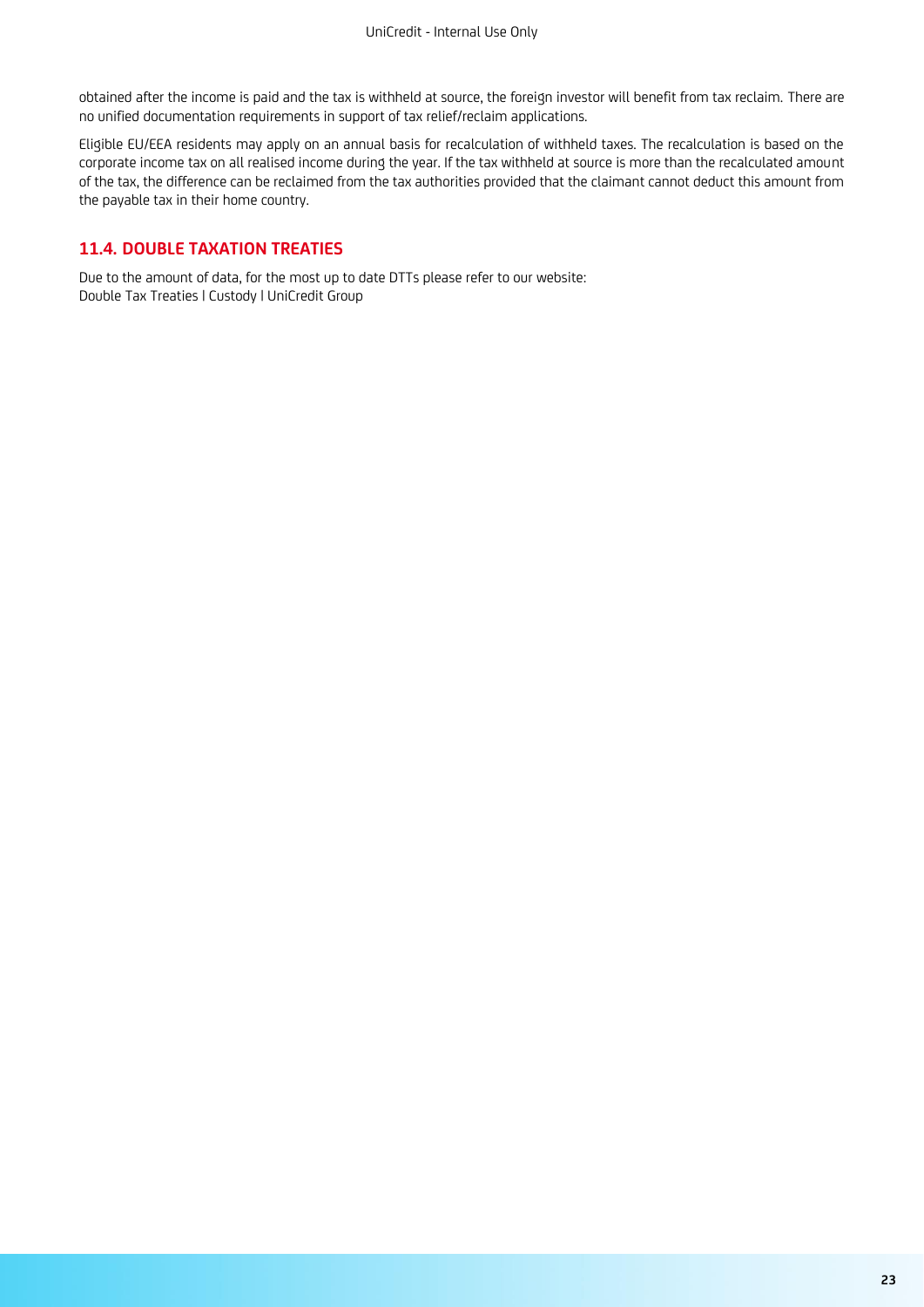### <span id="page-23-0"></span>12. Disclosure requirements

#### **12.1. OBLIGATIONS FOR ISSUERS**

According to the Public Offering of Securities Act, Bulgarian resident issuers, who have issued securities that have been admitted for trading on a regulated market or offered via a public offering in Bulgaria, are obliged to disclose to the FSC and to the public, regulated and unregulated information including annual and quarterly financial statements, annual and quarterly consolidated financial statements, information on changes in shareholdings and information on acquisition or sale of own shares, etc. In addition, issuers with shares listed on BSE's Premium Segment are obliged to abide by the National Code for Corporate Governance, while all other issuers are encouraged to comply with the document and follow corporate governance best practices.

#### **12.2. OBLIGATIONS FOR INVESTORS**

The Public Offering of Securities Act requires shareholders to notify FSC and the public company each time when their voting rights (directly or indirectly) reach, exceed or fall below 5% or a multiple of 5% of the total number of votes. The shareholders must meet this obligation within four business days of the acquisition or disposal of the shares. CDAD is also obliged to report to FSC the 5% threshold changes in holdings of public companies. FSC may require foreign investment firms that hold shares in their own names but for the account of their clients to identify their clients within three business days of receiving a written request by FSC.

The disclosure limit for shareholders in insurance companies is 1% and every multiple of 1% of the shares. A holder of 10% or more of the voting shares of an insurance company must meet certain qualification criteria set out by the Insurance Code. Special permission is required before acquiring 20%, 30%, 50%, or more than 50% of the voting shares of an insurance company. If the acquisition is accomplished before obtaining the approval of FSC, the shareholder will not be allowed to vote with the shares until such approval is received.

An investor is to obtain approval from the FSC prior to acquiring, directly or indirectly, holdings which exceed, reach, or fall below 10, 20, 30, 50 or higher per cent of the capital or voting rights in an investment intermediary, alternative investment fund management company or market operator. Failure to obtain approval from the FSC will result in loss of voting rights.

CDAD is obliged to disclose to BNB all shareholders, the participation of which in a locally licensed credit institution reaches or exceeds 3% of the shares or voting rights of the issuer. Special permission must be obtained from BNB before acquiring 10%, 20%, 33% and 50% or more than 50% of the voting shares of a credit institution. Such preliminary approval is required also when the acquisition is made on a stock exchange or another regulated market. If the investor does not meet this obligation, BNB may oblige the shareholder to sell a part or all of its shares. Before receiving the approval, shareholders may not exercise their voting rights.

In accordance with the provisions of the Markets in Financial Instruments Act, foreign entities entitled under their national law to perform investment services and activities, and which have acquired financial instruments in their name but on the account of other foreign persons, or have done so as clients of an investment firm for which the Republic of Bulgaria is the home country, shall identify before the Financial Supervision Commission their clients and the transactions effected on their account within three business days in case there is a written request for that from the Commission.

Since the implementation of SRDII, issuers can request shareholder identification disclosure for omnibus securities accounts held with CDAD. According to local legislation, CDAD shall intermediate the process of sending shareholder identification disclosure requests and receiving related responses; in the case of a chain of intermediaries, the information shall be transmitted between them in a timely manner.

#### **12.3. VIOLATION CONSEQUENCES**

Failure to comply with disclosure requirements will lead to penalties and/or other sanctions as set out in the Public Offering of Securities Act and other relevant legislation.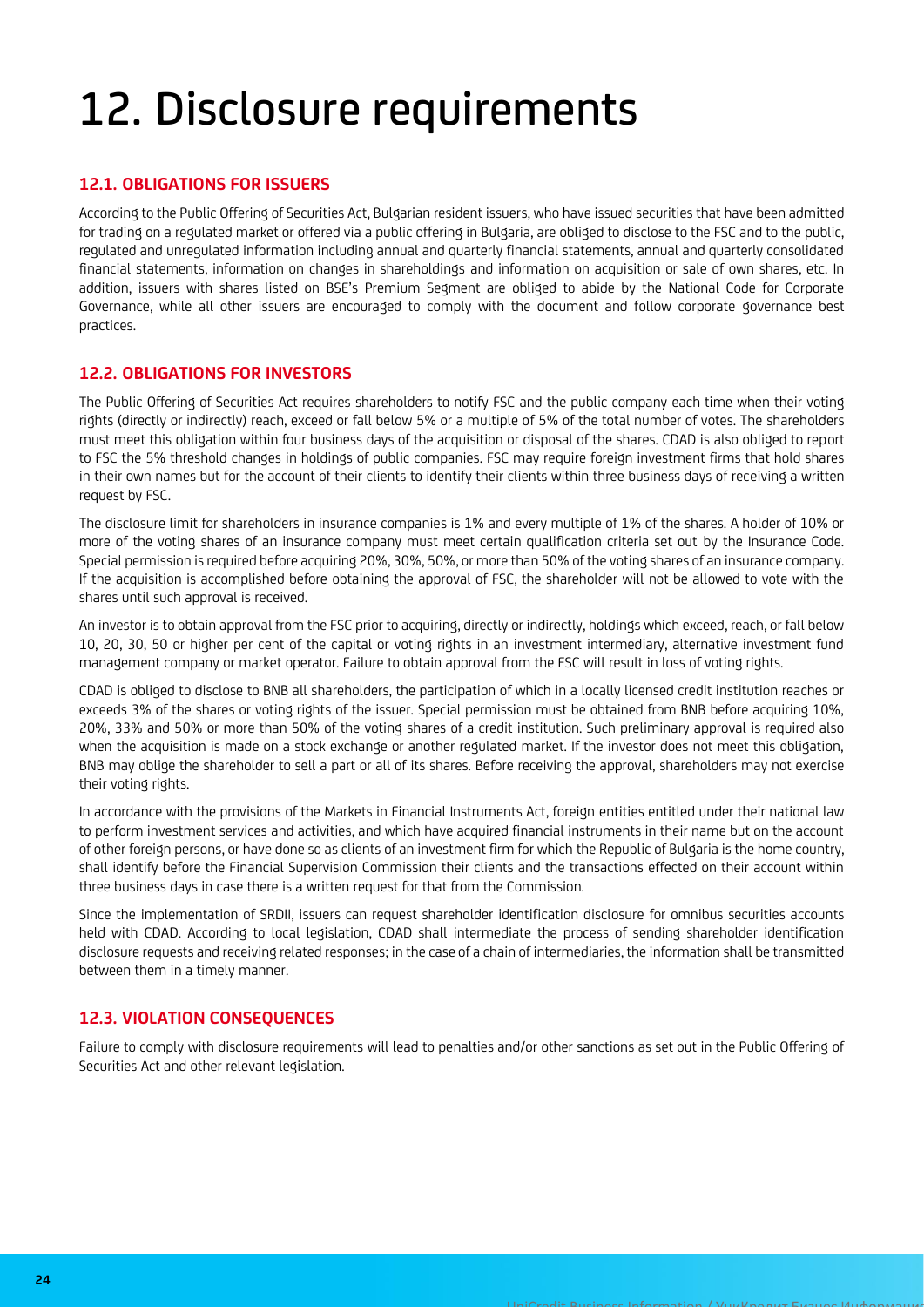### <span id="page-24-0"></span>13. Account management

#### **13.1. COMMON ACCOUNT STRUCTURES**

Securities accounts can be opened either in the name of the beneficial owner or in the name of a foreign custodian. The following possibilities for account structures are available:

- An omnibus account for client assets in the name of the foreign custodian, or;
- Segregated securities accounts in the name of underlying clients or in the name of the foreign custodian for proprietary assets, or;
- A mixture of the above.

One cash account can be linked to multiple securities accounts.

#### **Segregated Accounts**

Segregated accounts are opened in the client's name in CDAD and in the books of the CDAD member.

With respect to government securities, participants maintain in BNB three types of accounts: an account for proprietary securities, an omnibus account for client securities and an account for encumbered/blocked securities. It is the obligation of the BNB participants to maintain segregated client securities accounts in their own books.

#### **Nominee/Omnibus Accounts**

The Markets in Financial Instruments Act recognises the nominee concept, but explicit regulations on taxation, corporate actions and disclosure on omnibus accounts are not in place. Following the implementation of CDAD's new IT system at the end of February 2016, omnibus accounts are recognised by the CSD and visible in shareholders'/bondholders' books.

#### **13.2. KYC/AML REQUIREMENTS**

Bulgarian regulations related to anti-money laundering include the following:

- Measures Against Money Laundering Act Defines the measures to prevent the use of the country's financial system for the purposes of money laundering and the supervision and control over these measures; the supervising authority is the Financial Intelligence Directorate of the State Agency for National Security.
- Measures Against Financing of Terrorism Act Defines the measures for detecting and preventing any acts that may lead to financing of terrorist activities; supervising bodies are the Minister of Interior, the Minister of Finance and the Chairman of the State Agency for National Security.
- Council of Ministers Rules for Application of the Measures against Money Laundering Act Provides further details on the application of the Measures against Money Laundering Act.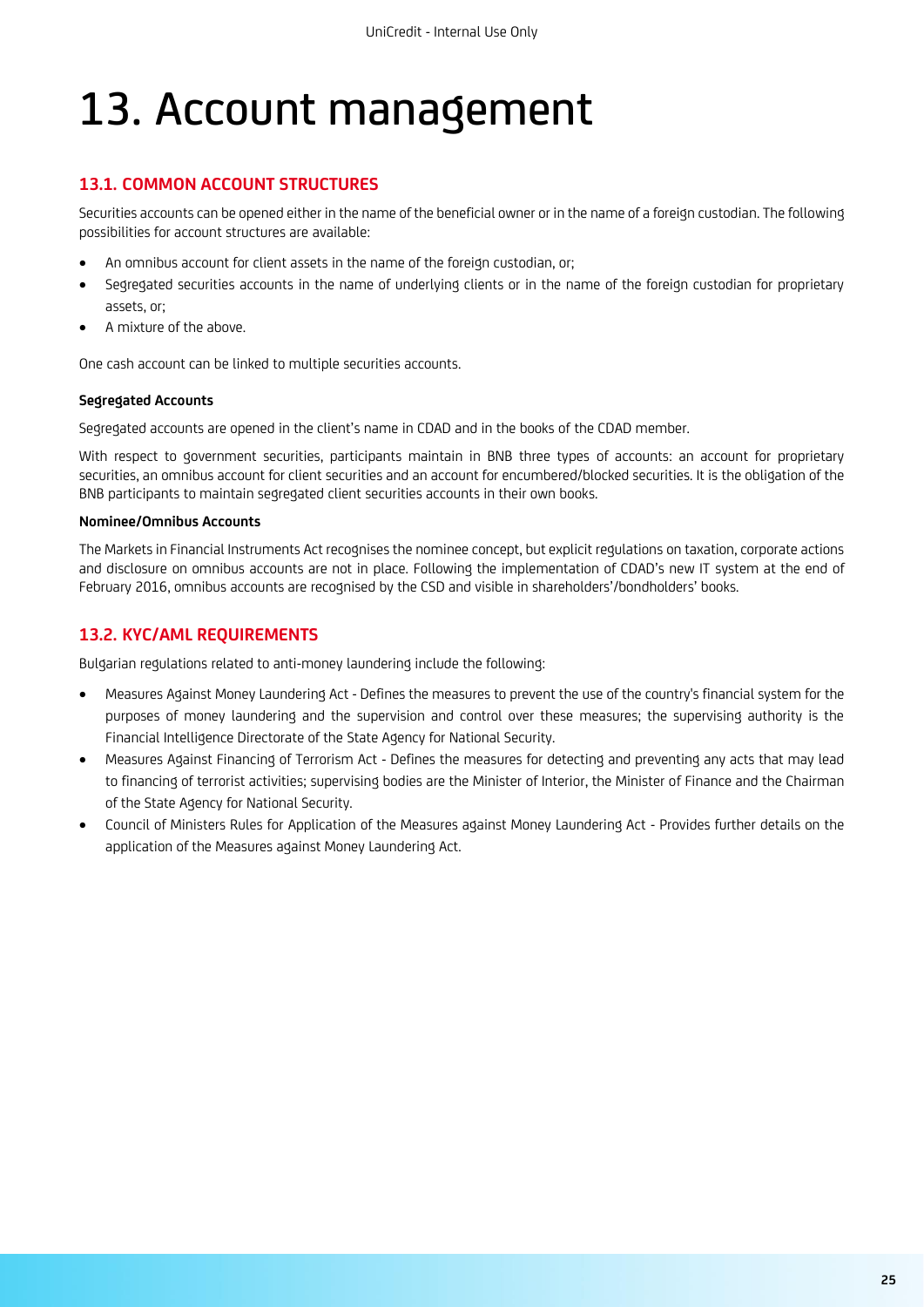### <span id="page-25-0"></span>14. Disclaimer

This publication is presented to you by: Corporate & Investment Banking UniCredit Bulbank AD 7 Sv. Nedelia Square 1000 Sofia Bulgaria ("UniCredit")

The information in this publication is based on carefully selected sources believed to be reliable, however the information contained in this document has not been independently verified. Except in the case of fraudulent misrepresentation, no representation or warranty (express or implied) is made by UniCredit or by any of its officers, employees, affiliates or agents as to the accuracy, completeness or sufficiency of this document and no responsibility or liability is accepted by such persons for any loss whatsoever arising from or in connection with use of or reliance on this document and such liability is expressly disclaimed. Any opinions herein reflect our judgement at the date hereof and are subject to change without notice. UniCredit is under no obligation to keep current the information contained in this publication. Any reports provided herein are provided for general information purposes only and cannot substitute the obtaining of independent financial, legal and tax advice. Receivers of this publication should obtain the advice of their banker/broker/advisors about any investments/product/activity concerned prior to evaluating them. Recipients of this document are solely responsible for making their own independent appraisal of and investigations into the products, investments and transactions herein referred to. UniCredit is not responsible for providing legal, tax, accounting, or other specialist advice and recipients of this document should make its own arrangements accordingly. Nothing in this publication is intended to create contractual obligations, nor can it be construed as an offer, solicitation or recommendation for the purchase or sale of any security or investment whatsoever.

Distribution of this document or information contained in this document to any person other than an original recipient (or to such recipient's advisors) is prohibited. Reproduction of this document, in whole or in part, or disclosure of any of its contents, without prior written consent of UniCredit, is prohibited. This document should be read in its entirety, it remains the property of UniCredit and on request must be returned and any copies destroyed.

This document shall not create any form of fiduciary or adviser/client relationship and UniCredit may only be regarded by you as acting on your behalf as following the execution of an engagement letter on mutually satisfactory terms.

UniCredit is a member of the UniCredit Group of companies ("UniCredit Group"). Any member of the UniCredit Group, together with their directors, officers and employees may have traded for their own account as principal, underwritten an issue or have a long or short position in any instrument mentioned in this material or related instrument.

Any projection, forecast, estimate or other "forward-looking" statement in this document is for illustrative purposes only and is not a reliable indicator of future performance. Actual events or conditions may differ materially from assumptions and some risks and uncertainties may not have been taken into account. The document may include information related to past performance or simulated past performance. Past performance or simulated past performance is not a reliable indicator of future performance. No representation or warranty is made, and no liability is accepted, by UniCredit or by any of its officers, employees, affiliates or agents in respect of the achievability or reasonableness of any forward-looking statements contained in this document.

This publication is not intended for distribution to, or use by, any person or entity in any jurisdiction or country where such distribution or use would be contrary to law or regulation.

UniCredit may be solicited in the course of its involvement in the transaction contemplated herein, by other investment clients to provide other services. Furthermore, UniCredit may allocate securities to its own proprietary book or to any member of UniCredit Group. This represents a potential conflict of interest. UniCredit has internal arrangements designed to ensure that it will give unbiased and full advice to its clients including valuation and pricing of a securities issue and has internal systems, controls and procedures to identify and to manage potential conflicts of interest.

If this presentation has been sent to you in electronic form, you are reminded that documents transmitted via this medium may be altered or changed during the process of electronic transmission and consequently neither UniCredit nor any of its holding companies, subsidiaries, associated undertakings or controlling persons, respective directors, officers, partners, employees, advisors, agents and/or representatives accept any liability or responsibility whatsoever in respect of any difference between the document sent to you in electronic format and the original version prepared by UniCredit. This publication is a financial promotion within the scope of the rules of Consob.

Corporate & Investment Banking of UniCredit consists of UniCredit Bank AG, Munich, UniCredit Bank Austria AG, Vienna, UniCredit S.p.A., Milan and other members of the UniCredit. UniCredit Group and its subsidiaries are subject to regulation by the European Central Bank. In addition UniCredit Bank AG is regulated by the Federal Financial Supervisory Authority (BaFin), UniCredit Bank Austria AG is regulated by the Austrian Financial Market Authority (FMA) and UniCredit S.p.A. is regulated by both the Banca d'Italia and the Commissione Nazionale per le Società e la Borsa (CONSOB).

UniCredit S.p.A. - joint stock company – with the Head Office in Milan: Piazza Gae Aulenti 3 - Tower A - 20154 Milano. Fiscal Code, VAT number and Registration number with the Company Register of Milan-Monza-Brianza-Lodi: : 00348170101 - Registered in the Register of Banking Groups and Parent Company of the UniCredit Banking Group, with. cod. 02008.1; Cod. ABI 02008.1 - Member of the National Interbank Deposit Guarantee Fund and of the National Compensation Fund.

#### **Note to UK Residents:**

In the United Kingdom, this publication is being communicated on a confidential basis only to clients of Corporate & Investment Banking of UniCredit (acting through UniCredit Bank AG, London Branch) who (i) have professional experience in matters relating to investments being investment professionals as defined in Article 19(5) of the Financial Services and Markets Act 2000 (Financial Promotion) Order 2005 ("FPO"); and/or (ii) are falling within Article 49(2) (a) – (d) ("high net worth companies, unincorporated associations etc.") of the FPO (or, to the extent that this publication relates to an unregulated collective scheme, to professional investors as defined in Article 14(5) of the Financial Services and Markets Act 2000 (Promotion of Collective Investment Schemes) (Exemptions) Order 2001 and/or (iii) to whom it may be lawful to communicate it, other than private investors (all such persons being referred to as "Relevant Persons"). This publication is only directed at Relevant Persons and any investment or investment activity to which this publication relates is only available to Relevant Persons or will be engaged in only with Relevant Persons. Solicitations resulting from this publication will only be responded to if the person concerned is a Relevant Person. Other persons should not rely or act upon this publication or any of its contents.

The information provided herein (including any report set out herein) does not constitute a solicitation to buy or an offer to sell any securities. The information in this publication is based on carefully selected sources believed to be reliable but we do not make any representation as to its accuracy or completeness. Any opinions herein reflect our judgement at the date hereof and are subject to change without notice.

We and/or any other entity of Corporate & Investment Banking of UniCredit may from time to time with respect to securities mentioned in this publication (i) take a long or short position and buy or sell such securities; (ii) act as investment bankers and/or commercial bankers for issuers of such securities; (iii) be represented on the board of any issuers of such securities; (iv) engage in "market making" of such securities; (v) have a consulting relationship with any issuer. Any investments discussed or recommended in any report provided herein may be unsuitable for investors depending on their specific investment objectives and financial position. Any information provided herein is provided for general information purposes only and cannot substitute the obtaining of independent financial advice.

UniCredit Bank AG London Branch, Moor House, 120 London Wall, London, EC2Y 5ET, is subject to regulation by the European Central Bank (ECB) and is authorised by Bundesanstalt für Finanzdienstleistungsaufsicht (BaFin) and subject to limited regulation by the Financial Conduct Authority and Prudential Regulation Authority. Details about the extent of our regulation by the Financial Conduct Authority and Prudential Regulation Authority are available from us on request. Notwithstanding the above, if this publication relates to securities subject to the Prospectus Directive (2005) it is sent to you on the basis that you are a Qualified Investor for the purposes of the directive or any relevant implementing legislation of a European Economic Area ("EEA") Member State which has implemented the Prospectus Directive and it must not be given to any person who is not a Qualified Investor. By being in receipt of this publication you undertake that you will only offer or sell the securities described in this publication in circumstances which do not require the production of a prospectus under Article 3 of the Prospectus Directive or any relevant implementing legislation of an EEA Member State which has implemented the Prospectus Directive.

#### **Note to US Residents:**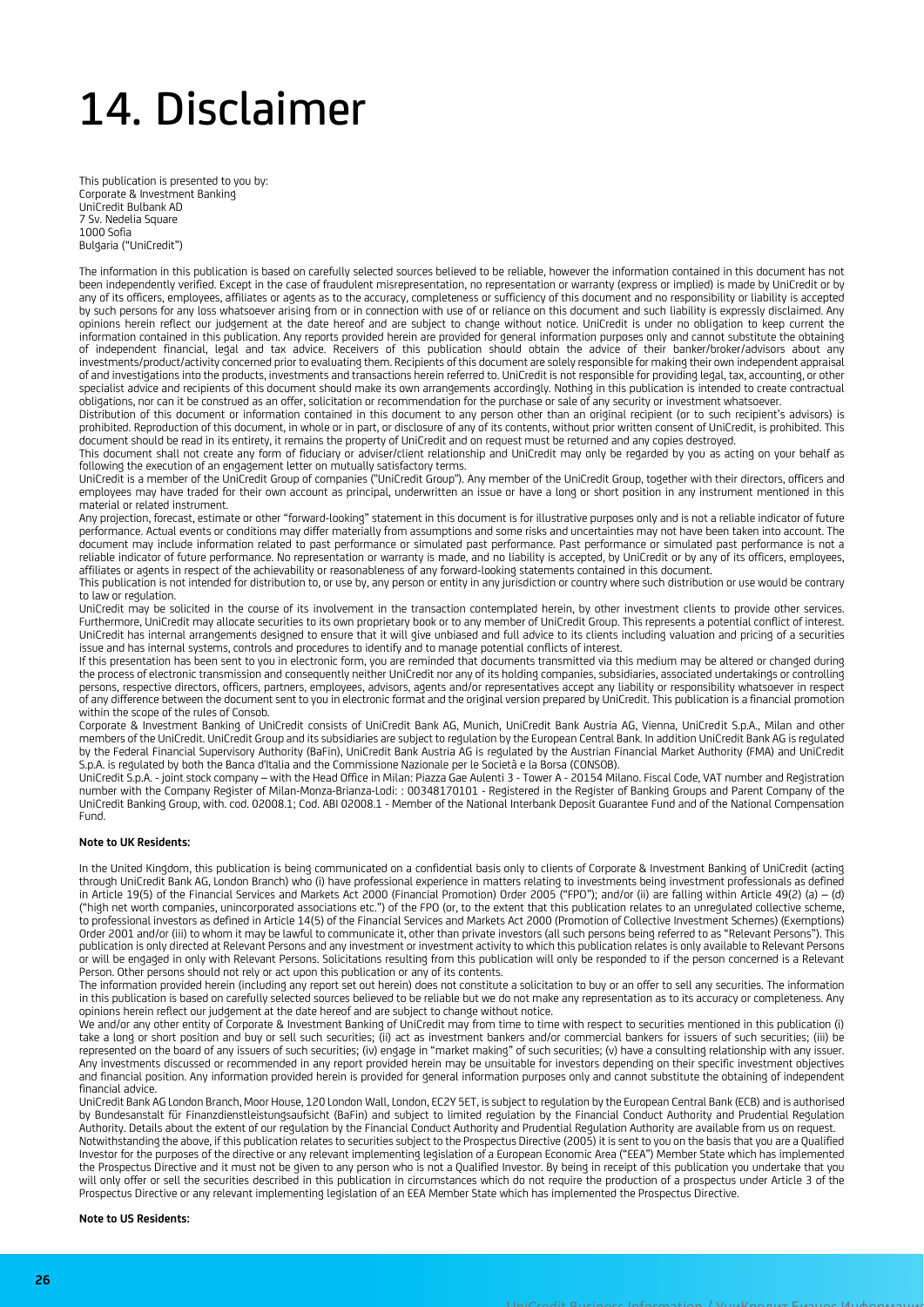The information provided herein or contained in any report provided herein is intended solely for institutional clients of Corporate & Investment Banking of UniCredit acting through UniCredit Bank AG, New York Branch and UniCredit Capital Markets LLC (together "UniCredit") in the United States, and may not be used or relied upon by any other person for any purpose. It does not constitute a solicitation to buy or an offer to sell any securities under the Securities Act of 1933, as amended, or under any other US federal or state securities laws, rules or regulations. Investments in securities discussed herein may be unsuitable for investors, depending on their specific investment objectives, risk tolerance and financial position.

In jurisdictions where UniCredit is not registered or licensed to trade in securities, commodities or other financial products, any transaction may be effected only in accordance with applicable laws and legislation, which may vary from jurisdiction to jurisdiction and may require that a transaction be made in accordance with applicable exemptions from registration or licensing requirements.

All information contained herein is based on carefully selected sources believed to be reliable, but UniCredit makes no representations as to its accuracy or completeness. Any opinions contained herein reflect UniCredit's judgement as of the original date of publication, without regard to the date on which you may receive such information, and are subject to change without notice.

UniCredit may have issued other reports that are inconsistent with, and reach different conclusions from, the information presented in any report provided herein. Those reports reflect the different assumptions, views and analytical methods of the analysts who prepared them. Past performance should not be taken as an indication or guarantee of further performance, and no representation or warranty, express or implied, is made regarding future performance.

We and/or any other entity of Corporate & Investment Banking of UniCredit may from time to time, with respect to any securities discussed herein: (i) take a long or short position and buy or sell such securities; (ii) act as investment and/or commercial bankers for issuers of such securities; (iii) be represented on the board of such issuers; (iv) engage in "market-making" of such securities; and (v) act as a paid consultant or adviser to any issuer.

The information contained in any report provided herein may include forward-looking statements within the meaning of US federal securities laws that are subject to risks and uncertainties. Factors that could cause a company's actual results and financial condition to differ from its expectations include, without limitation: Political uncertainty, changes in economic conditions that adversely affect the level of demand for the company's products or services, changes in foreign exchange markets, changes in international and domestic financial markets, competitive environments and other factors relating to the foregoing. All forward-looking statements contained in this report are qualified in their entirety by this cautionary statement.

UEFA and its affiliates, member associations and sponsors (excluding UniCredit and UniCredit Bank AG) do not endorse, approve or recommend the Product and accept no liability or responsibility whatsoever in relation thereto.

#### **Corporate & Investment Banking**

UniCredit Bulbank AD as of 04 May 2022